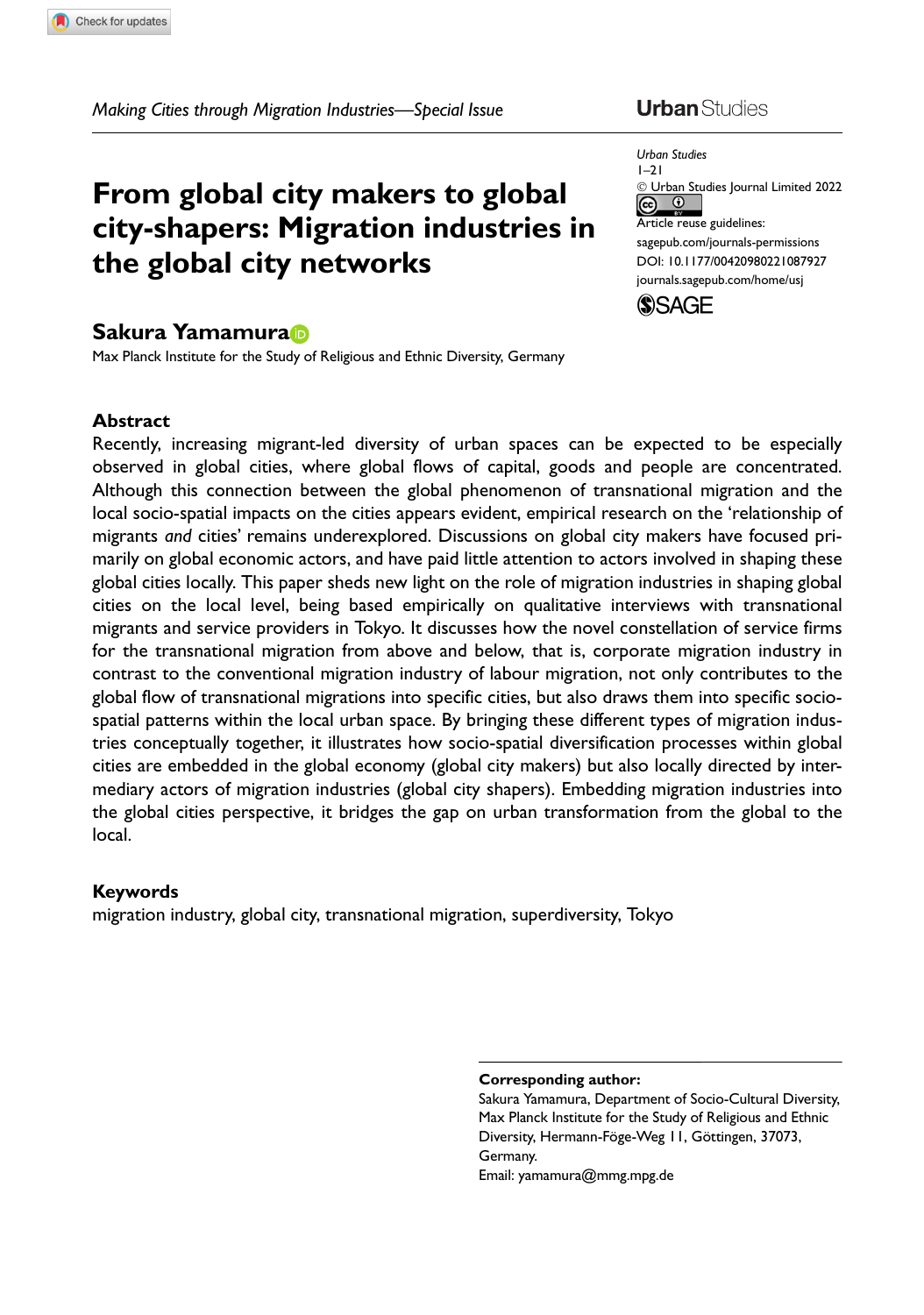### 摘要

最近, 在全球资本、货物和人员流动集中的全球城市中, 我们预计尤其会观察到以移民 为主导的城市空间多样性日益增加。尽管跨国移民的全球现象与当地社会空间对城市的 影响之间的联系似乎很明显,但关于"移民与城市的关系"的实证研究仍不充分。关于 全球城市缔造者的讨论主要集中在全球经济参与者上面,很少关注在本地层面参与塑造 这些全球城市的参与者。本文基于对东京跨国移民和服务提供者的定性访谈,对移民产 业在地方层面塑造全球城市方面的作用提出了新的见解。它讨论了新型跨国迁移服务公 司集群(从上到下和从下到上,即与传统的劳动力迁移行业形成对比的企业迁移行业) 如何促进向特定城市的跨国迁移型全球流动,而且还将这种流动吸引到当地城市空间内 的特定社会空间模式中。通过将这些不同类型的移民产业在概念上结合在一起,我们说 明全球城市内的社会空间多样化过程如何嵌入全球经济(全球城市缔造者),同时也在 本地层面受到移民产业中介行为者(全球城市塑造者)的本地影响。我们将移民产业融 入全球城市视角, 弥合了城市转型研究从全球到本地的鸿沟。

### 关键词

移民产业、全球城市、跨国移民、超级多样性、东京

Received January 2021; accepted February 2022

### Introduction

City spaces and migration–or as Cağlar and Glick-Schiller (2011) pointed out, 'the relationship of migrants and cities' (p. 2) instead of migration to specific cities or migrant lives in cities, is still a topic that has been paid little attention. Especially in times of migration-led diversification as a novel societal phenomenon, also known as superdiversity (Vertovec, 2019), it remains rather unclear which mechanism of migration and actors contribute to such migration-led shaping of cities worldwide. Cities that have been mentioned in the context of superdiversity are well known multicultural cities, like London or New York, yet also cities from the Global South, such as Johannesburg, as well as cities in Asia have been associated with the concept of superdiversity. Indeed, global or world cities, economic command and control centres of the global economy (Sassen, 2001), have been associated with such migrant flows from their early days (cf. Sanderson et al., 2015). While global city research had pointed out these cities as 'strategic places' for advanced producer firms (Taylor et al., 2014) and the makers of such cities as being specific economic actors of the global economy (Hoyler at al., 2018), the conceptual idea of global cities being one of the core locations where transnational migration from above and below flow in (mentioned by Friedmann and Wolff, 1982; Sassen, 2001) has not been further looked into. Embedded originally in the world system theoretical and economic geographical approaches, global cities research has much discussed the global city making 'from above' by focusing on the transnational corporations deciding on the location of global cities and the locations of corporate real estates in such cities (Lizieri and Mekic, 2018; Parnreiter, 2015). However, little has been done on the migration side of these global cities (with exception of Yamamura, 2018, and in quantitative terms, Sanderson et al., 2015). The question of how migration industries connected to these corporate mobilities lead to not only the making but also shaping of the global cities has been so far neglected. Though recent research on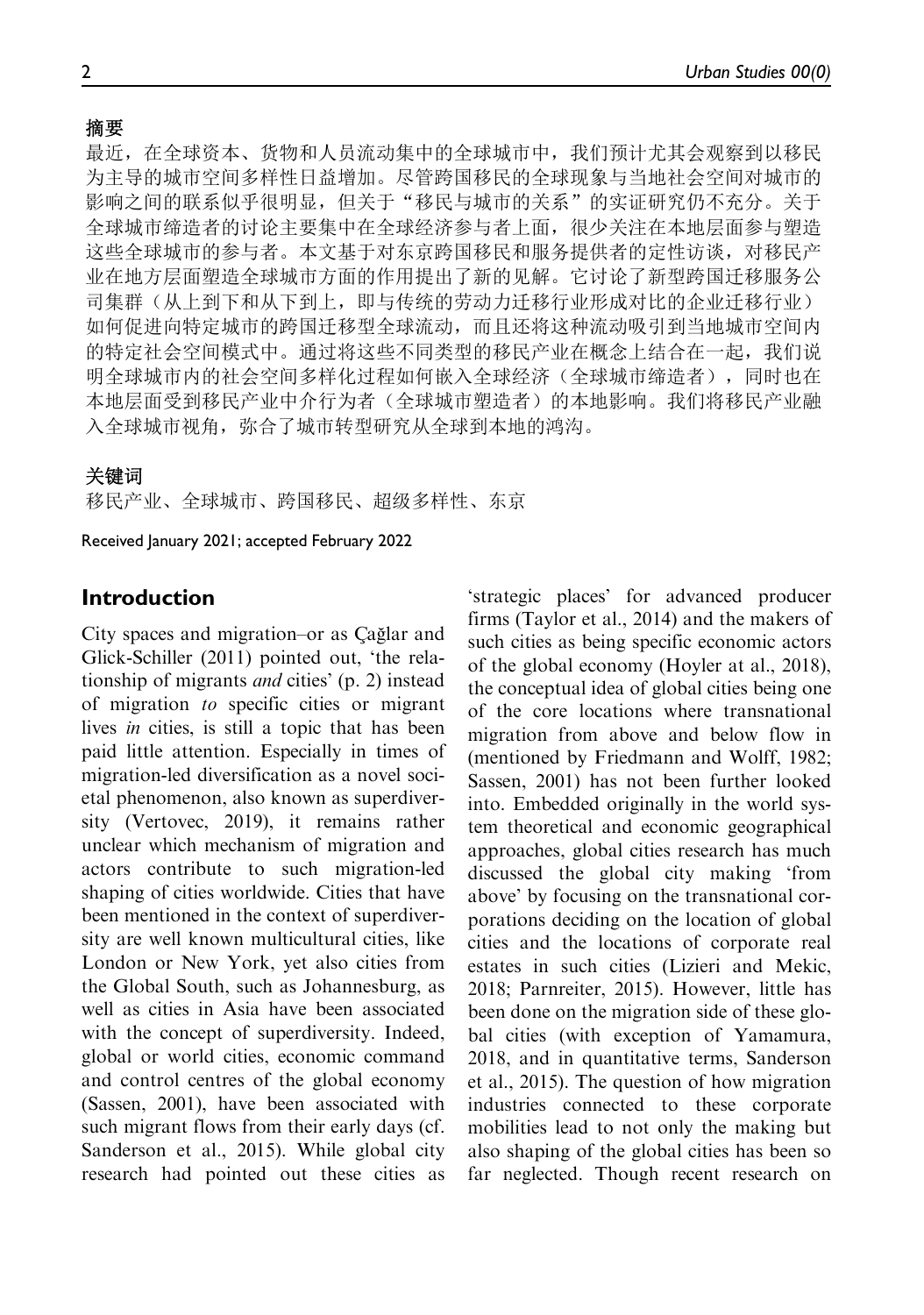'global mobility industries' (Cranston, 2018) has alluded to the connection, the migration–cities nexus and the mechanism on the shaping of the cities have not been further dealt with conceptually. Simultaneously, though identifying global cities such as London as being superdiverse (Belabas et al., 2020; Hall, 2015; Vertovec, 2007), the spatiality of migrant-led diversification has not been fully explored either, beyond ethnographic explorations and discourses on the side of migration research. Research is still scarce in such a (super)diversity approach when it comes to the structural issues and intermediary actors as part of the mechanism that supports and mediates migration flows and thus shapes the cities. In fact, migration industries are only briefly mentioned as an impacting factor of superdiversity in general (cf. Vertovec, 2007), but research on them in the context of spatial diversification is still missing.

This paper thus aims to focus on 'the relationship of migrants and cities', meaning how cities are shaped by the diversifying migration, by uncovering mechanisms of migration industries, of transnational migration above and below, in shaping the city of Tokyo as an exemplar for one of the wellestablished global and potentially superdiverse cities. By bringing the research on transnationalism from above, including transnational highly-skilled migration, into the picture of the well-researched, more conventional migration industries of lowerskilled migration *from below*, it brings new insights into the migration-led diversification of cities, that is, the shaping of the city through migrants and intermediaries of the migration industries. Whereas migration industries from below have been primarily described in national or ethnic-based contexts, that is, intermediaries 'brokering' in migrant communities in-between nationstate systems (cf. Kern and Müller-Böker,

2015; Lindquist, 2017), the migration industry that directs transnational migration from above reflects a non-ethno-focal lens and gives more clues into the functioning of the city-shaping in the global context. As recent research on 'elite mobilities industry' (Koh and Wissink, 2018) along with 'global mobility industries' (Cranston, 2018) have noted, the migration industries for such transnational migrations indeed follow different logics and constellations. In fact, recent literature has started going beyond the conventional idea of brokers in migrant communities and mediating in corporate labour markets (Findlay and Li, 1998), and points out the diversity of intermediary actors taking part in the migration industries (cf. Jones and Sha, 2020). A conceptual reconsideration and exploration of different patterns of migration industries regarding the migration type, such as those for highlyskilled and lower-skilled migration, and their specific roles in the city-shaping of global and superdiverse cities, can give valuable insights into the migrant-led diversification of urban spaces from a more global perspective.

#### Literature review

Migration as an inherent part of the globalisation process and thus the creation of global cities had actually been realised from the beginning of the world city theory (cf. Sanderson et al., 2015). Friedmann and Wolff hinted at the importance of labour migration in shaping or characterising world cities in their physical, economic and social dimensions (Friedmann, 1986; Friedmann and Wolff, 1982), and they also mentioned the dual structure of 'transnational elites' and the 'permanent underclass' (Friedmann and Wolff, 1982: 322) in these cities. Sassen in her seminal works on global cities (1988, 1991, re-edited 2001) goes more into the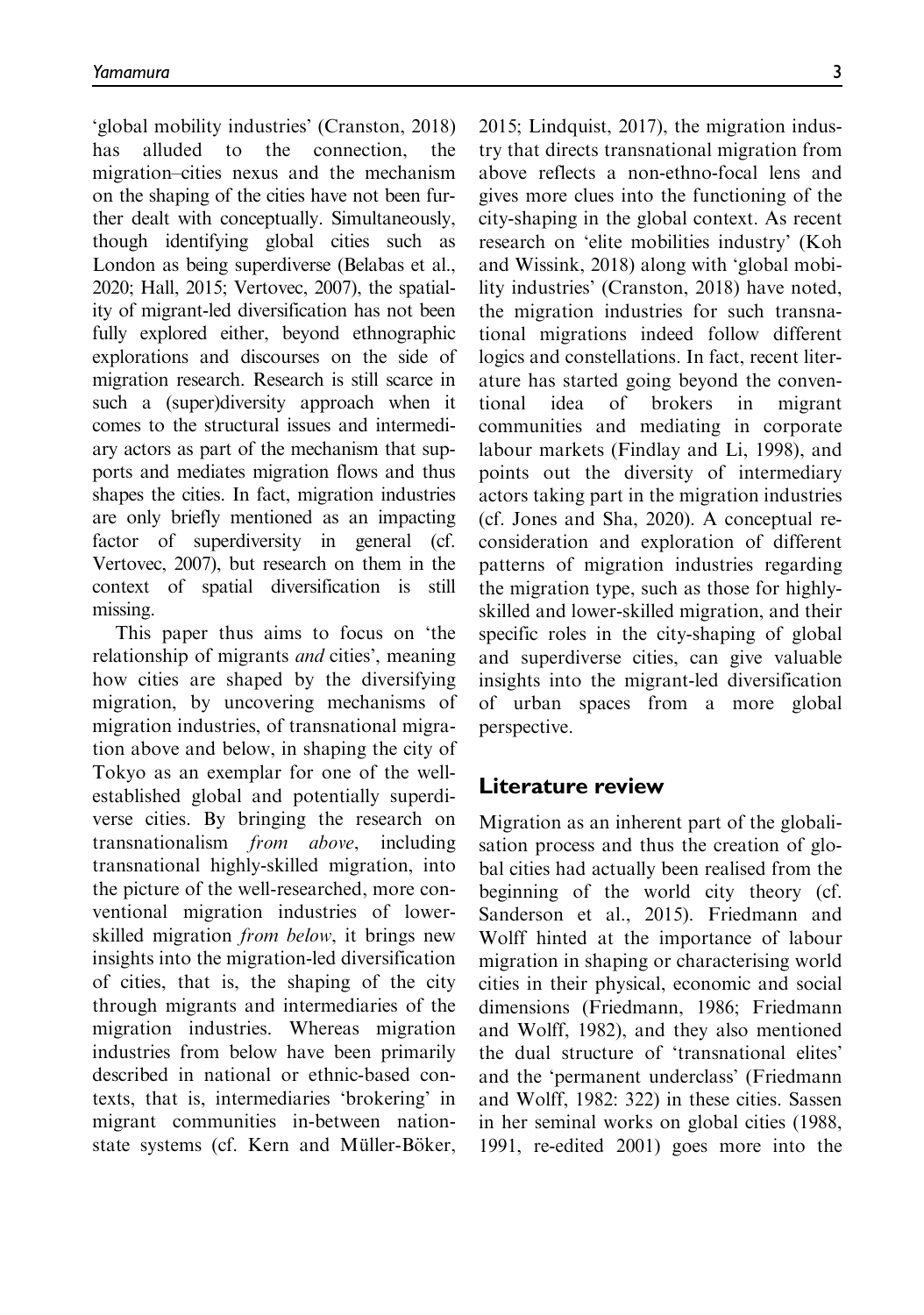details on the issue of social polarisation and its dual migration. However, although this nexus between migration and cities was fundamental in the formation of world cities and the theory, the global city research has long neglected this perspective. While the global city formation has been extensively researched from the economic geographical side of corporate geographies and the interconnectivity of cities, often quantitatively analysing cities in the global network (cf. Beaverstock et al., 1999; Carroll, 2007; Derudder et al., 2010; Taylor et al., 2002), the migrant-focused research on global cities remained rather limited. Transnational professionals, who factually are migrants, have been researched predominantly in their context as economic actors and in their business networks (Beaverstock, 2004; Carroll and Fennema, 2002; Faulconbridge, 2007; Morgan, 2001), but not in their role as migrants in the urban extent. As for the debate on the global city formation from a more qualitative point of view, the edited volume on global city making by Hoyler et al. (2018) makes a strong exception in the otherwise increasingly quantitative research within the Globalization and World Cities research network (cf. GaWC, n.d.). There, issues of global city-making are approached, discussing the role of economic actors in making global cities. Yet, the approach is from a relational economic geographical perspective (Hoyler et al., 2018), focusing mostly on corporate impacts rather than taking a migration lens to the issue of global city spaces. Apart from a contribution by Yamamura (2018) in the volume, which looks at the urban spaces of transnational professionals, the urban actors discussed in the space-making focus on corporate real estates (Lizieri and Mekic, 2018; Parnreiter, 2015) and do not cover transnational professionals' perspective on the urban spaces as migrants. The other notable, yet quantitative approach on the nexus is Sanderson et al. (2015), measuring global urban centralities and their connection to immigration. The measurement results in the confirmation that global cities are indeed central in international flows of labour migrations. Yet empirical evidence on how exactly these connections between the migrations and global cities are created and how the cities are shaped locally remains out of scope.

A complementary part of the larger picture of the alluded dual migration to global cities, which can be regarded as key to understanding the spatial diversification in cities, can be found in transnational migration literature.<sup>1</sup> As a matter of fact, the 'transnational turn' in migration research (Brettell and Hollifield, 2014; King, 2012) resulted in a burgeoning of literature on transnational migration from Glick-Schiller et al.'s (1992) seminal work until now (Kivisto, 2001; Pries, 2013; Vertovec, 1999). However, what needs to be focused on here once again is the migration–city nexus in these literatures. Developing from the idea of transnational urbanism by Smith (2001), several researchers had analysed the specific context of migration in the urban, particularly with Yeoh and other authors bridging the gap on the nexus of global or globalising cities and transnational migration (Yeoh and Chang, 2001; Yeoh et al., 2000). Yet, as Glick-Schiller and Çağlar (2011) pointed out, conceptual debates on the connection between cities and migration still remained underexplored. Newer approaches developing from transnationalism debates, namely those on superdiversity—coined by Vertovec 2007 and since having become established in different fields (Vertovec, 2018)—have tackled the spatial aspects of the migration– city nexus from ethnographic, linguistic and geographical perspectives (e.g., Blommaert, 2013; Hall, 2015; Ye, 2019). However, the spatiality of superdiversity and the processes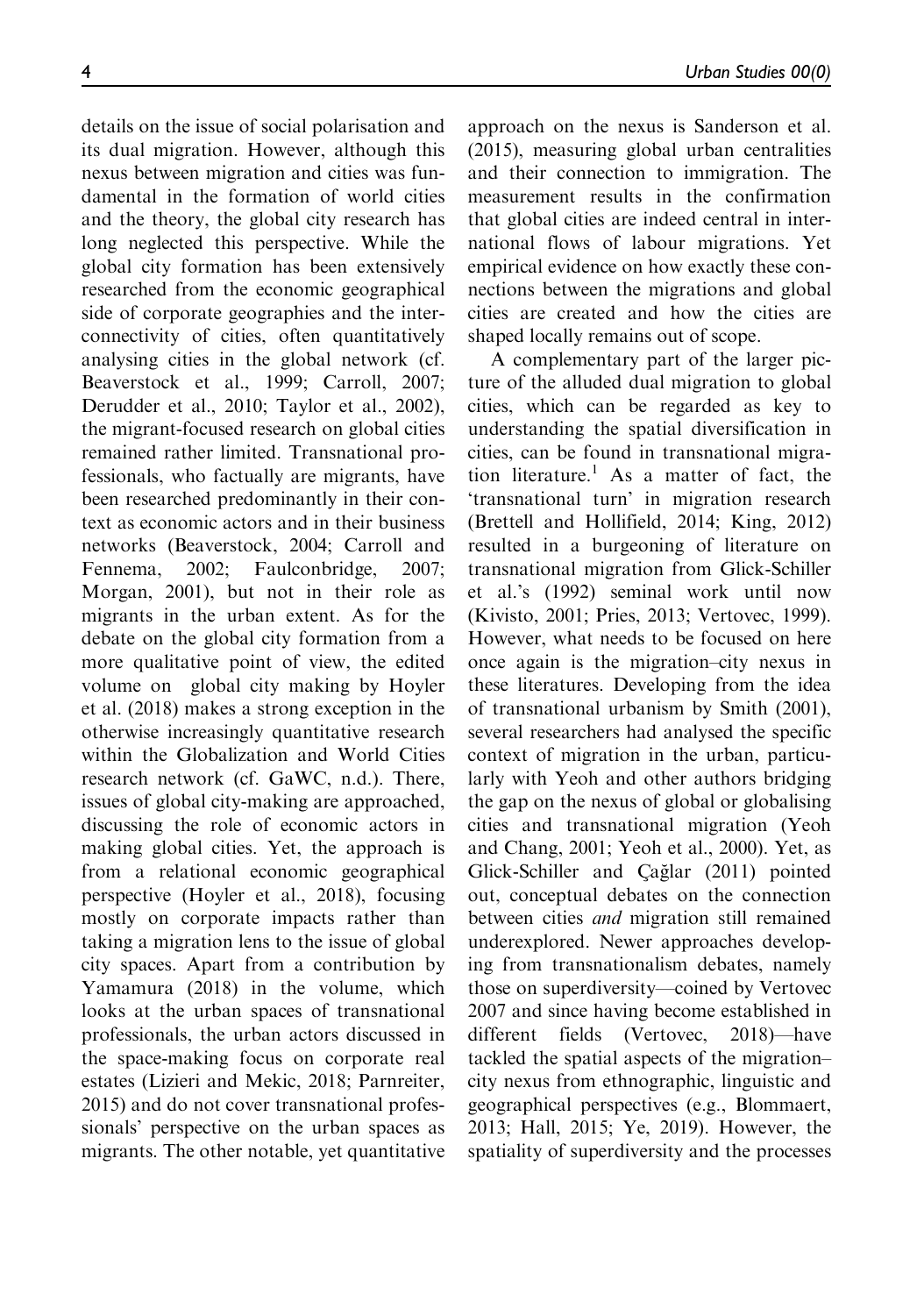and larger mechanism of migrations which lead to diverse cities has not been further discussed in its actual context either.

This leads to the third part of the overall picture, which is the literature on migration industries. Though migration industries have recently emerged as a viable research field and perspective in research migration (see Cranston et al., 2018; Jones and Sha, 2020), it is still nascent and has not yet brought substantial clarity to the 'black box' of migration phenomena (Lindquist et al., 2012). In particular, the nexus of migration and cities in the context of migration industries has been paid little attention so far. Especially in the context of the transnational professionals or expatriates, research from a migration industry perspective has given new insight into the mechanism in which they migrate and discusses the implications on urban spaces (Beaverstock, 2011). Research has discussed the 'global mobility industry' (Cranston, 2018) as an outsourced international human resource process of corporations, with Koh and Wissink (2018: 593) also discussing intermediaries who 'enable, structure, and create transnational migration lifestyles' or Sandoz opening the debate on who is defined as 'wanted immigrants' and who is not (2019). The interesting aspect of these intermediaries is, in fact, that there is a clear diversification happening, which might also be the key to understanding the spatial diversification in specific arrival cities through migration industries. Indeed, while the diversification of the urban population and urban spaces themselves has been well acknowledged in migration research (Meissner and Vertovec, 2014; Yamamura, 2022a), the diversification of migration industries in accordance with the diversifying migration streams has only recently come into focus (Gammeltoft-Hansen and Sørensen, 2013; Garapich, 2008). As much as debates on migration industries stem from more migration policy related fields (cf., GammeltoftHansen and Sørensen, 2013; Jones and Sha, 2020), the context to the urban space and its shaping through migration industries, however, is still an underexplored field.

This paper now is an attempt to connect the missing links between the three fields: transnational migration/superdiversity, migration industries and cities. Global cities in this context are particularly interesting as locations of migration-led diversification, as these are where different types of transnational migrations from below and above come together. By taking the migration industry lens to migration into cities and the urban shaping through the migration industry, it contributes to the debate on the overall nexus of migration and cities. Bringing these inherently connected aspects together, it demonstrates how the local shaping of cities is embedded in a mechanism of migration industries acting on a global scale. It thus contributes to a better conceptualisation of the increasing socio-spatial (super)diversification of cities in the age of global migration.

## Empirical case: Global city Tokyo and changes in Japanese migration policies

Tokyo, as the capital of one of the economically strong countries of post-World War II times, had been identified as one of the big three global cities by Sassen's original seminal work (1991). Yet, with the emergence of other strong Asian economies, such as Singapore and Hong Kong, while Japan struggled through its Lost Decades of economic downturn, Tokyo lost its primary positions in the world cities ranking (see data in GaWC, nd). Bringing Tokyo back on the global economic parquet and heading the global economy in the Asian region again has thus become a proclaimed aim of the Tokyo metropolitan government. As it has been often observed in Asian developmental states' involvement in the global city making including in Tokyo's past (Hill and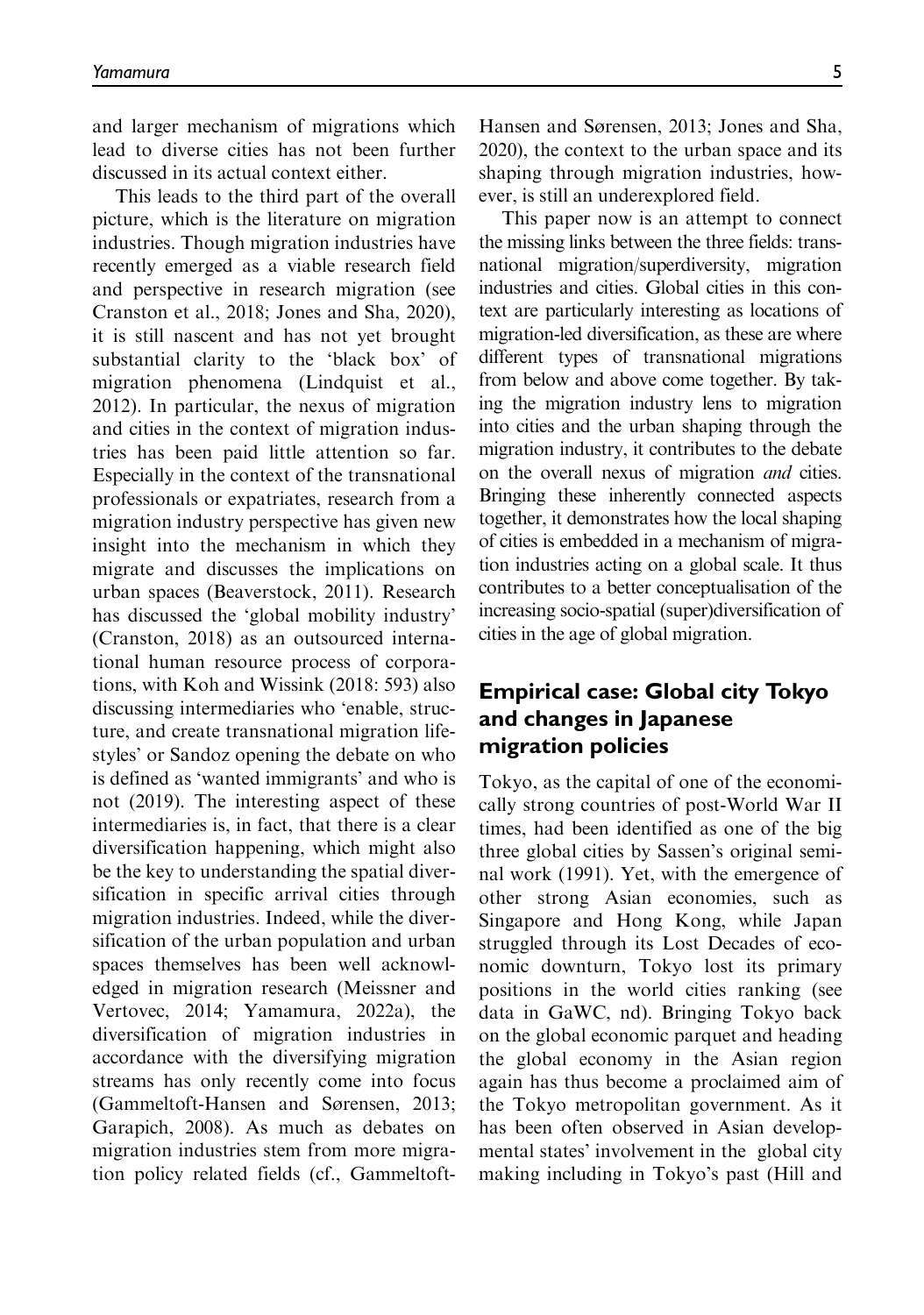Kim, 2000; Olds and Yeung, 2004; Saito, 2003), the Japanese national and Tokyo metropolitan government are putting forward several measures in close collaboration and coordination to reach this aim. The global city Tokyo is thus in re-making, supported by the national government designating, for example, a national strategic zone with deregulation and other incentives to attract foreign companies and talents back to Tokyo, and also supporting the organisation of mega-events such as the Tokyo Olympics 2020.

The Japanese government has finally decided after decades of migration-reluctant policies to open its doors, not only to highly-skilled migration (which has been relatively liberal throughout the post-war eras), but explicitly also to lower-skilled migration. In the 1980s, to address specific labour shortages, Japan had actually developed schemes to bring in lower skilled foreign workers for its booming industries, yet only allowed this under the cover of ethnic migration targeting descendants of Japanese emigrants, and keeping the doors shut to regular labour migration (cf. Surak, 2013). Japan and in particular Tokyo appears to be at the verge of an important turning point as the government, under the pressure of drastic labour shortages combined with ageing and shrinking population, introduced new 'specified skills visas' to allow lower-skilled migration<sup>2</sup> especially into selected industries. Regulated with skills tests, along with demonstrating conversational skills in Japanese, this visa scheme allows lowerskilled migrants to work a maximum of five years. With regard to highly-skilled migration, the Japanese government has kept the doors open and clearly promotes the attraction of a foreign workforce by offering a socalled 'points-based preferential immigration treatment for highly-skilled foreign professionals' scheme. Elements of the preferential treatment are related to legal conditions for the migrant, such as the permitted period of stay or permission to be involved in multiple economic activities, but also involve the comigration of others, including spouses but also domestic workers (cf. Ministry of Justice, 2019).

The latter aspect, of bringing one domestic worker, is one of the most evident ways of how the national migration law embedded in the larger context of economic policy not only enables but also enhances polarised transnational migration on both ends of the socio-economic strata. This reflects quite clearly what has been much discussed in earlier studies in world or global cities research, on the dual migration of 'transnational elites' and 'permanent underclasses' into global cities (cf. Friedmann and Wolff, 1982; Sassen, 1988). The preferential treatment of highly-skilled professionals with their domestic worker is one aspect. Another one is the foreign housekeepers' scheme introduced in late 2015, which permits hiring foreign workers without permanent residency as housekeepers in aforementioned national strategic zones in different cities throughout Japan. It is clear that allowing permits for foreign workers in this domain is not aimed at Japanese families, but for foreign companies and investors that are supposed to be lured into these special economic zones. The lower-skilled migration is also explicitly accommodating the needs of and services aimed at the transnational expatriate community, such as building a cleaning management and accommodation industry as well as a food service industry. These are industrial sectors that transnational migration from above and below fostered and are increasingly found in cities such as Tokyo two very contrasting transnational migrations intersecting in Tokyo.

Although the overall statistics on foreign residents in Japan may create the image of little change over the last decades, the actual diversification of the population is evident.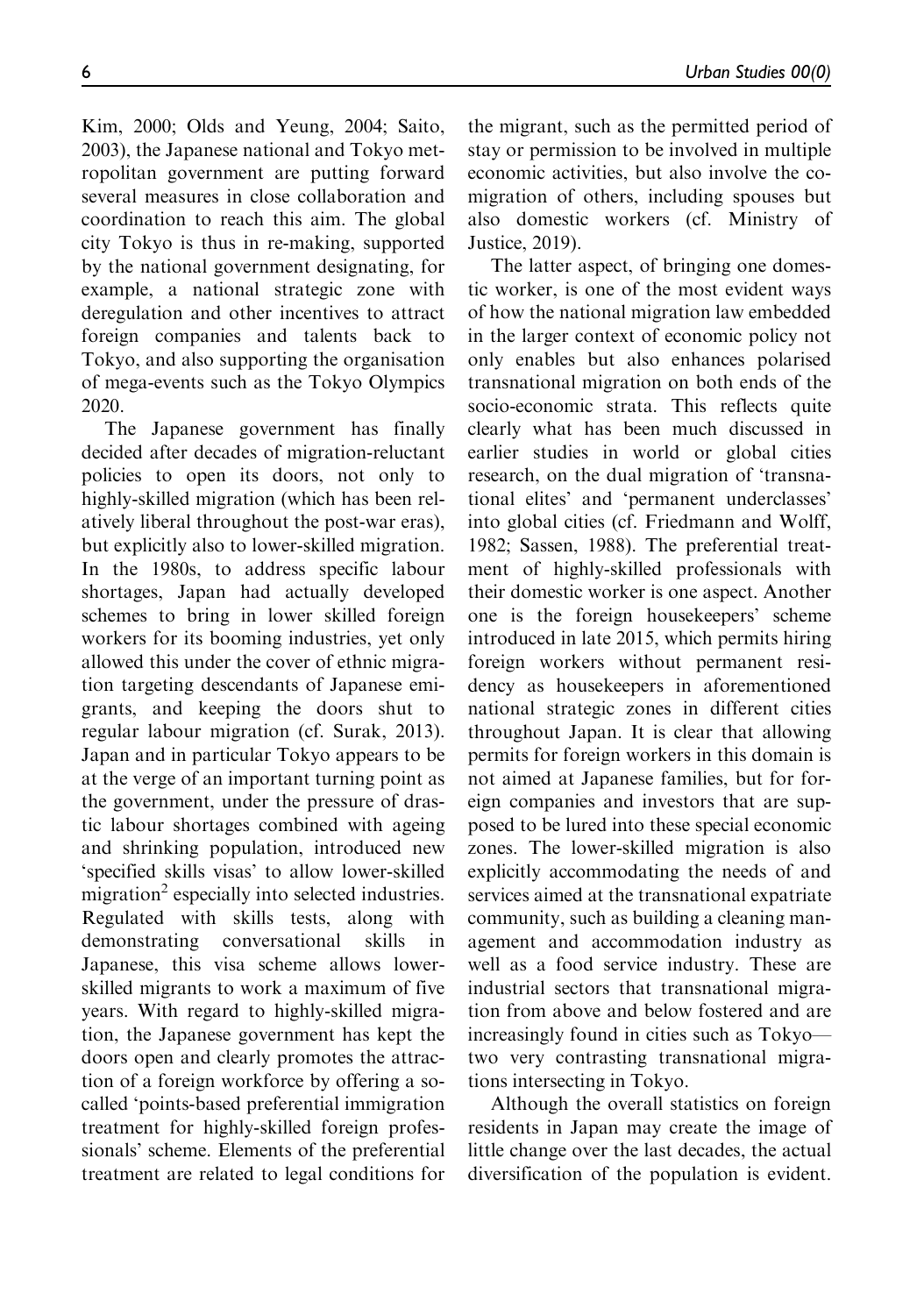From being 1–1.5% of foreigners in the total population, migrants now account for above 2% of the population, and apart from decreases between 2009 and 2012 due to the global financial crisis and the Great East Japan Earthquake coupled with the Fukushima nuclear catastrophe, the numbers are rising (Ministry of Justice, 2019). Also, statistics on the composition of the foreign population show a diversification, not only regarding the countries of origin and nationalities, but also regarding the skills as reflected in the visa types (Ministry of Justice, 2019). Such diversification is especially observed in Tokyo, where the majority of the foreign population is concentrated. Migrants now make up almost 4% of the city's population with 550,000 residents compared with less than 2.5% in 2000. Whereas until the mid-1980s Korean and Chinese as well as the US-Americans made up over 80% of Tokyo's foreign residents, currently the variety of countries of origin has increased, with migrants from the Philippines, Vietnam, but also Nepal, Taiwan and India, along with Myanmar and Thailand making up more than a fifth of the foreign residents (see Tokyo Metropolitan Government, n.d.). Such diversification of the migrant population has resulted in ethnic towns and neighbourhoods emerging in different parts of Tokyo, such as the Korean Town in Shin-Okubo (western part of Tokyo) or the Little India in Nishi-Kasai (eastern part). In contrast, the financial elite has been concentrated in the central district of Minato ward, where approximately 8% of the foreign population resides and where embassies and foreign corporations are also located.

What is interesting in the spatial diversification is the differentiation according to historically less prestigious areas to the east of the city (Shitamachi) where some migrant communities can be found, versus the concentration of transnational professionals and affluent foreign residents in the Yamanote

area, which follows the history of the segregated city. These areas used to be part of the upper, respectively aristocratic class in the Edo feudal era, which had been expropriated and confiscated during the Meiji restoration, that is, the abolishment of the feudal system in the mid-19th century, and after being used as military properties were given to foreign embassies and consulates (cf. Seidensticker, 1985; Yamamura, 2022b).

### Methodology

This paper is based on extensive empirical research in Tokyo, with problem-centred qualitative interviews with 45 transnational corporate professionals and a further ten lowerskilled transnational labour migrants. These interviews with different types of transnational migrants have been further complemented by expert interviews. The five largest real estate and relocation companies servicing the transnational corporate professionals were interviewed on their perspectives on the locations of residences for their customers.

On the one hand, the transnational migration from below has been empirically analysed on the basis of Filipino migrants in Japan. The Filipino community is one of the largest minorities, apart from Chinese and Koreans, whose migration networks and history are embedded in fully different historical and geopolitical backgrounds and cannot be contextualised in the recent migration policy changes of the Japanese government. The migration industry through which Filipino migrants come to Japan, however, can be regarded as a proxy for other labour migrations, especially from South-east Asian countries. They are institutionally embedded in the bilateral policy agreements of Japan and other Association of South-east Asian Nations (ASEAN) countries, and where brokers act as intermediaries in the migrant communities, enabling the migration between the countries according to the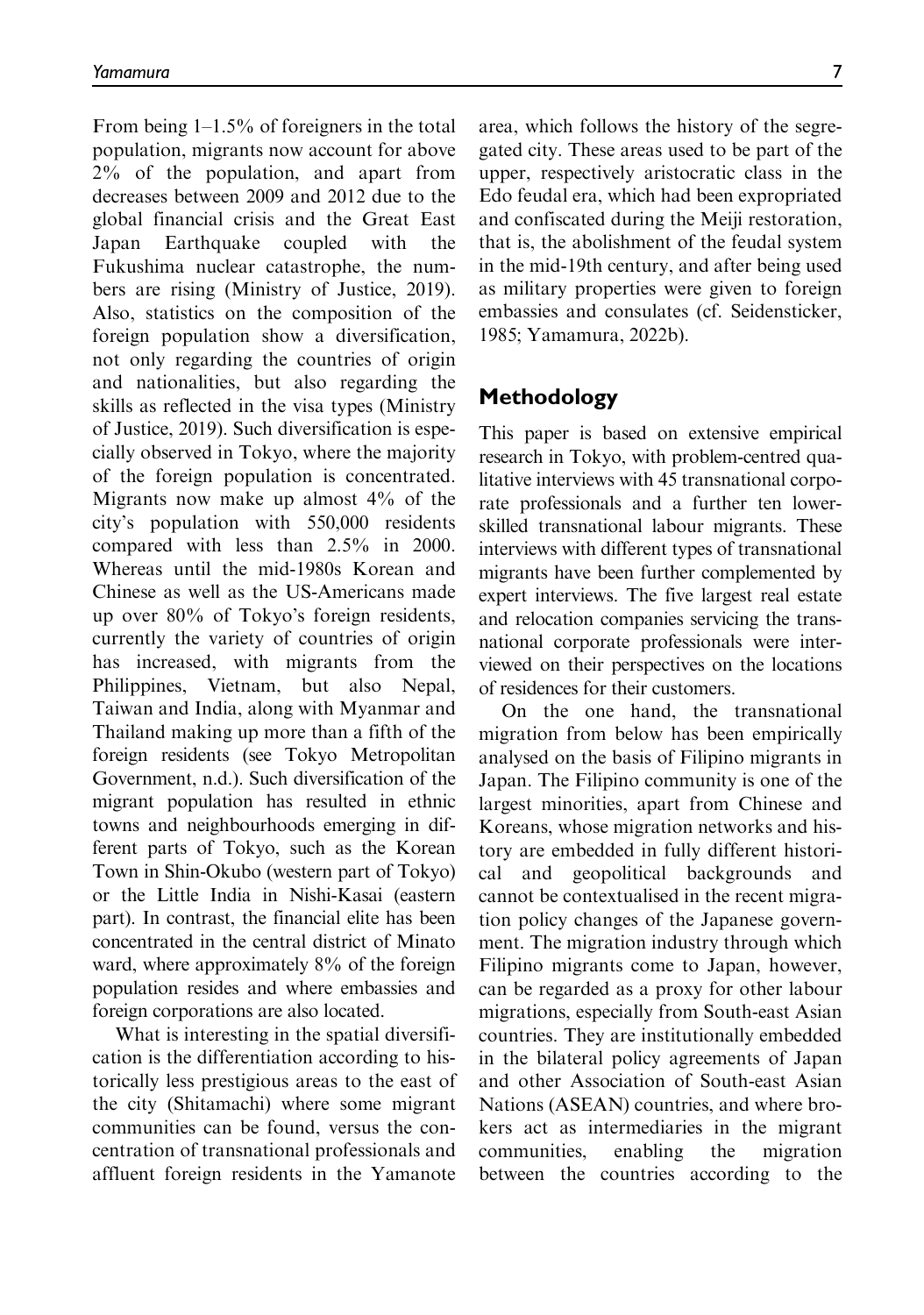overall labour market dynamics and migration policies. This will be referred to as the 'conventional migration industry' henceforth as the patterns and mechanism of brokers have been well studied in other country contexts and are similar to them.

On the other hand, the transnational migration population from above was intentionally selected irrespective of their ethnic or national backgrounds. Reflecting the key importance of the financial industry in the global city context, corporate migrants were selected according to their affiliation to the financial industry, yet this applied specifically to those with transnational migration experiences, that is, frequent career-related mobility and relocations, including residential and work experience in Tokyo. In contrast to the transnational migration from below, the migration industry through which these foreigners are enabled into mobility will be henceforth distinguished as the 'corporate migration industry' to signify the importance of the corporate assignments in the migration process. These highly-skilled and privileged migrants from above are embedded in transnational corporate structures and migrate because of corporate decisions. This migration industry relies little or not at all on ethno-focal migrant communities and the administrative processes of the migration is managed through corporate actors as will be further discussed.

The interviews were conducted mainly in English, but when either requested or naturally occurring Japanese was also spoken, including moments of code-switching. The interviews were recorded and transcribed for further analysis. Data were selectively coded according to the approach of qualitative content analysis by Mayring (2004).

#### Analysis and discussion

Starting from the empirical findings on transnational migration from below, that is,

Filipino migrants in Tokyo, this section first discusses the mechanism of city-shaping from the perspective of the conventional migration industry, which is the migration industry through which labour migrants come not only to Japan but particularly into the metropolitan region of Tokyo. As it will become clear, this side of the story somewhat resembles the existent literature on the migration industry where brokers manage and channel labour migration between the countries of origin and destination (cf. Faist, 2014; Jones and Sha, 2020; Lindquist, 2017). Yet, what is novel about this account is the spatial patterns that emerge from the involvement of the migrants in this system of the migration industry. Then, changing the perspective to the transnational migration from above, the following section discusses the mechanism of the corporate migration industry, particularly focusing on how these intermediaries draw transnational migrants into specific areas within the city of Tokyo. It also discusses the constrains of the corporate system, which relies heavily on the migration industry intermediaries and how much this reliance also shapes the urban space of the migrants themselves. Finally, the co-existence of these two distinct migration industries in the same city is discussed. Though embedded in different migration policy contexts of higher- and lower-skilled migration, they together lead the transnational migrant population to specific areas within the same city and thus contribute to the global city shaping.

## Mechanism of global city shaping: The conventional migration industry

As interviews with recently arrived Filipino migrants show, the migration networks that recent migrants from the Philippines rely on and use as the source of information and support are based mainly on family and friends, that is, strong ties. Due to the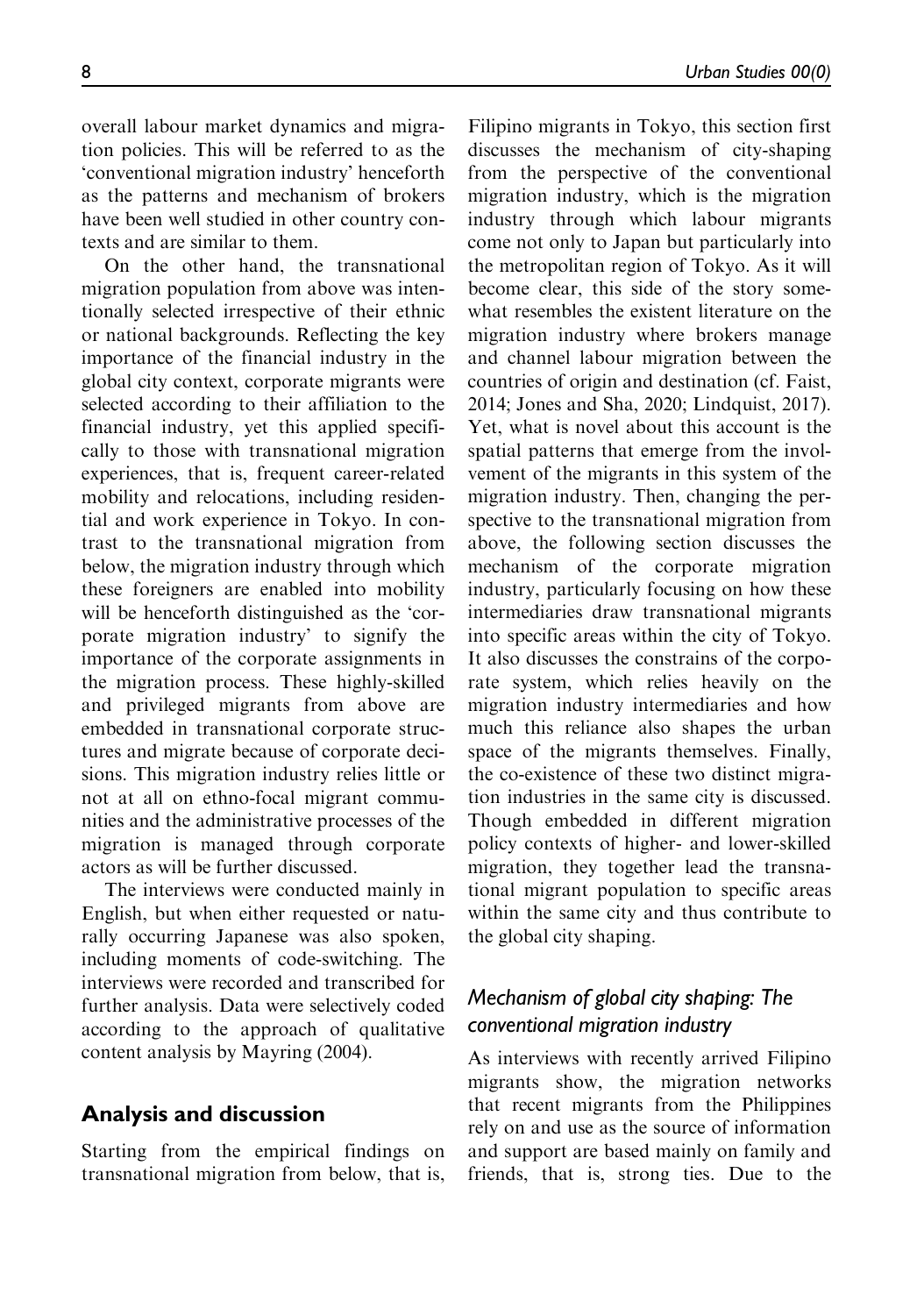proactive dispatchment of Filipino labour migrants throughout the world through the Philippine Overseas Employment Administration (POEA), those in Japan mostly have closer relatives and at least acquaintances in their social network who have emigrated, too. Though family members and friends might have moved to Canada or Australia, and might not always be present in Japan, with the large number of Filipino overseas workers in these countries, the communities of co-ethnics are existent and also heavily used to share experiences and social capital before and upon arrival. As one of the interviewees who came through a language school, changed into employment in a Japanese firm and recently to a transnational company recounted his background and arrival:

My aunt and my cousins are in Canada, and I have friends who went to Australia. They are everywhere. We are everywhere. That is the Filipino thing.  $(...)$  So, I got the job through my friend's sister who told me about the language school in Japan. They come to Philippines, a lot of them. And I went to school and came to Japan. I didn't know anybody here, my family and friends are in Canada and Australia, but the here are many Filipinos. Different people. (Interviewee B05)

As much as the information and connections within the co-ethnic migration networks are crucial for transnational migrants from below coming to Japan, the migration industry that manages the migration channels is of considerable importance, too. As it is conventionally the case with unskilled and lower-skilled migration to higher economic countries, Filipino informants emphasised the role of brokers. The migration industry of Filipinos consists of recruitment agencies cooperating with employers often in manufacturing or agricultural industry, even coupled with government registered intermediaries, who recruit and accompany them

and execute the visa application process (cf. Debonneville, 2021). As language fluency is crucial to the integration to the labour market and also a prerequisite to securing a stable visa, language schools both in the home country and in Japan upon arrival play a prominent role within this migration industry.

I went to the Japanese language school in Manila first. There, I had to learn Japanese, complete first test so I could come to Japan. I was here as language student, and I started baito [translation: part-time job] in the company I got working visa later. The school took care of everything, the visa, getting job. (Interviewee B01)

It is through such language schools, the Filipino migrants report, that they first receive the student visa status, and also receive information and more importantly references for companies that will be employing and provided them with working permits upon completion of Japanese language courses. The role of international education as a novel migration industry has been pointed out by other authors on Chinese migrants to Japan, too (Liu-Farrer and Tran, 2019). It points at the necessity of this route especially because of the Japanese government's reluctance to open doors to labour migration. Such information on recruitment agencies and language schools is shared within the co-ethnic communities, leading to a highly interwoven system of the migration industry with the migration network (as illustrated on the left-hand side of Figure 1, below).

In the urban context, this particular linkage and embeddedness of migrants in the 'conventional migration industry' results in specific socio-spatial patterns, which define the shaping of the city. The urban spaces of such migrants from below are strongly related to the location of the language school, where they are obliged to study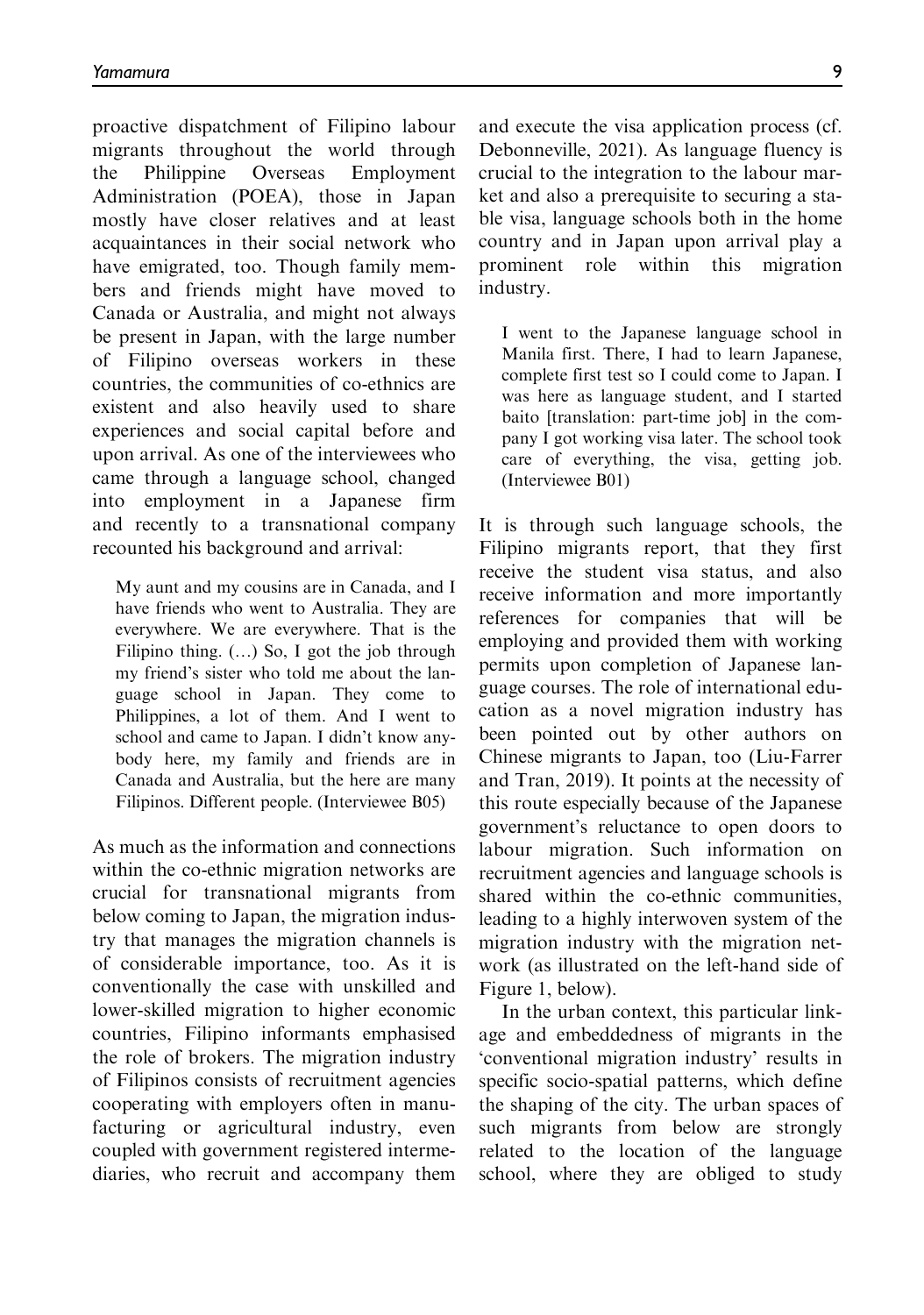

Figure 1. Ethnic towns (in green circles) and the main border hubs of Filipino migrants from below.

during their student visa status, and more importantly also either to the location of the company housing when once employed or to where co-ethnics reside. The companies cooperating with recruitment agencies decide primarily on the residential location and through that also the geographical extent of the everyday socio-spatial practices of these migrants. As one of the Filipino migrants explained:

I'm not here as Genba [colloquial terminology signifying construction workers], but everybody who come here and work in factories or at genba [construction site], they all live far away. It is closer to where they work, they get there in buses and live in the dorms out there. The company give them housing and they get picked up and go to work. They don't have time to come to Tokyo so I don't see them in the week. On weekends, I go and meet them. (Interviewee B03)

As depicted in the map based on the interviews with Filipino migrants, their housing and everyday life tend to be located at the

outskirts of the Tokyo metropolitan area in logistic hubs (see Figure 1). In these border cities, such as Omiya (as entry point to Saitama prefecture) or Funabashi city (the city in Chiba prefecture right at the border with Tokyo), with their function as major transportation hubs to the adjacent prefectures, housing is more affordable for the companies and also close by the work in the manufacturing and agricultural industries. A similar pattern of the outskirts can also be observed for care homes spread in the broader metropolitan area, where migrants would also be located.

The other points of interest for these migrants from below are the aforementioned language schools, which can be either located close by these border cities, too, or in more central locations, such as Shinjuku or Ikebukuro (western edge cities of the Tokyo city centre), and social meeting places. As one of the Filipino care worker migrants explained:

In-between work and language school, there is nothing more. School is in Shinjuku, the company chose it, and we live here [in Adachi in eastern part of Tokyo]. Actually, the housing fee is already deducted from my salary because the company organises it all. (Interviewee B05)

With such tightly scheduled weekly routines, there is not much time for further activities, yet shopping for Filipino foods and socialising with other Filipinos are carried out in more central areas like in Ueno (Ame-yoko area and Ueno park) or Catholic churches which even partly offer services in Filipino for the large community around Tokyo. What is interesting to mention here is the online space of social media, which is crucial in sharing and receiving information not only for the migration process itself, but in finding the locations for the urban practices within the Tokyo global city region such as accessing the community market. The 'shop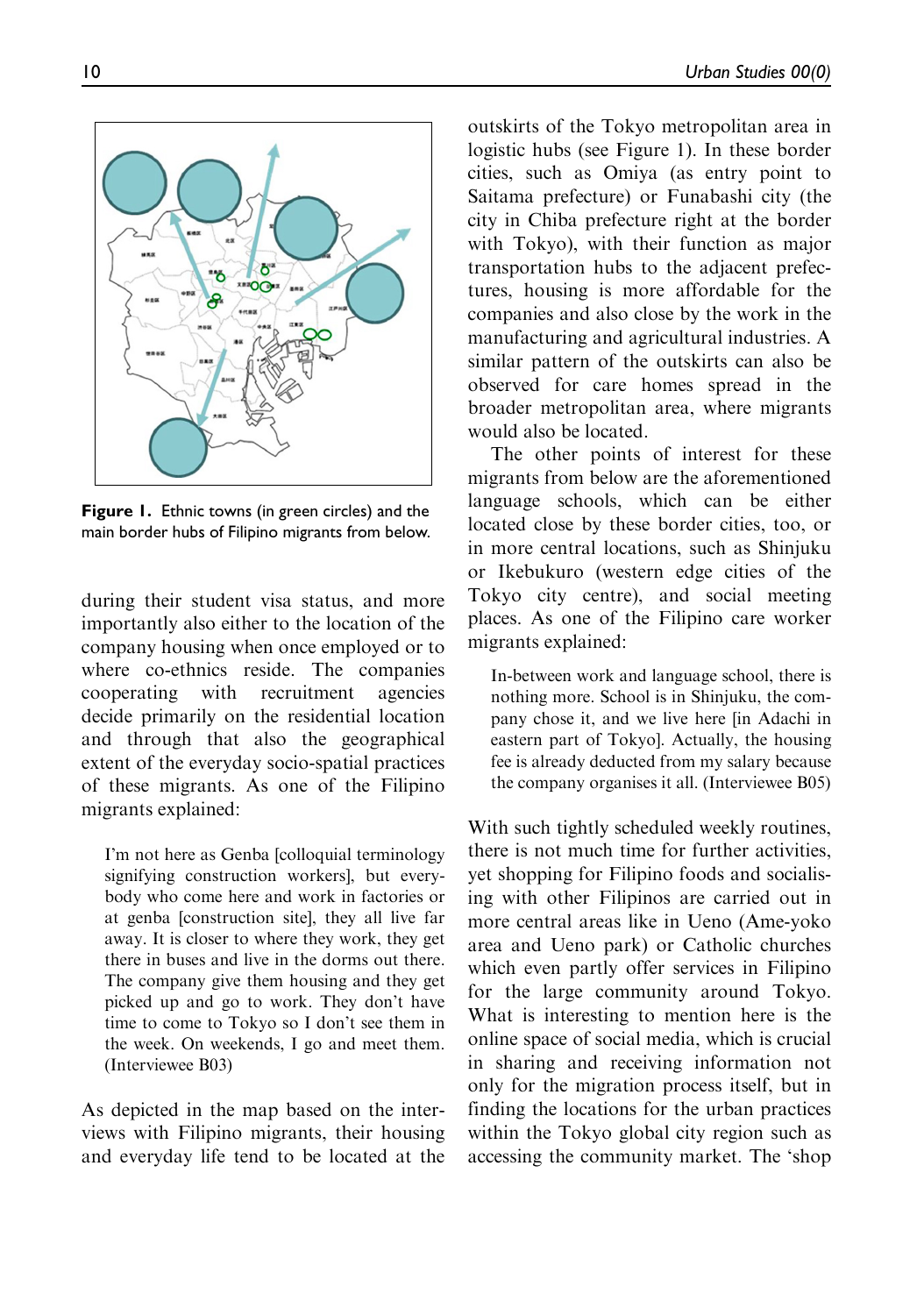

Figure 2. Migration industries and networks of transnational migration from below and above.

under Ameyoko', for example, has been mentioned as one of the main grocery shops where Filipino and other South-east-Asian food can be purchased, and is well propagated among these migrants by social media. When asked where he went for ethnic foodshopping, this Filipino migrant pointed out:

Go to Ueno Ameyoko in the underground, there's where everybody goes.  $(...)$  I found it [Asian food store run by Filipino] through Facebook and my friends told me about. We go there on weekend. (Interviewee B07)

## Mechanism of global city shaping: The corporate migration industry

By contrast, the combination of migration industry and migration networks at the other side of the social strata of the transnational migrants is somewhat similar, but the actual mechanism functions quite differently (see Figure 2; right side). The transnational professionals do not draw social capital through their co-ethnic communities, with usually no network of family or close friends migrating. The main resources they refer to in social

terms are business networks, which are not based on ethnic or national communities. Through such business networks they receive offers for new positions and are headhunted, and these are also the co-worker communities they go to when it comes to sharing information about the destination of their business appointment and local housing:

We have a lot of help with searching for things. A lot of it comes from recommendations. Some of them from. come from clients [who] recommend areas or specific places. (Interviewee PL32)

The migration industry in this case is completely focused on the corporate context, with the transnational corporations' HR divisions organising the migration. The practical administrative process of migration is outsourced to relocation companies that are in close contact with the HR persons, deciding on the allowances and options in the form of relocation packages given to the individual transnational professionals. Being part of either highly-skilled visa schemes or intracompany transfers, the visa process is relatively easy to handle compared with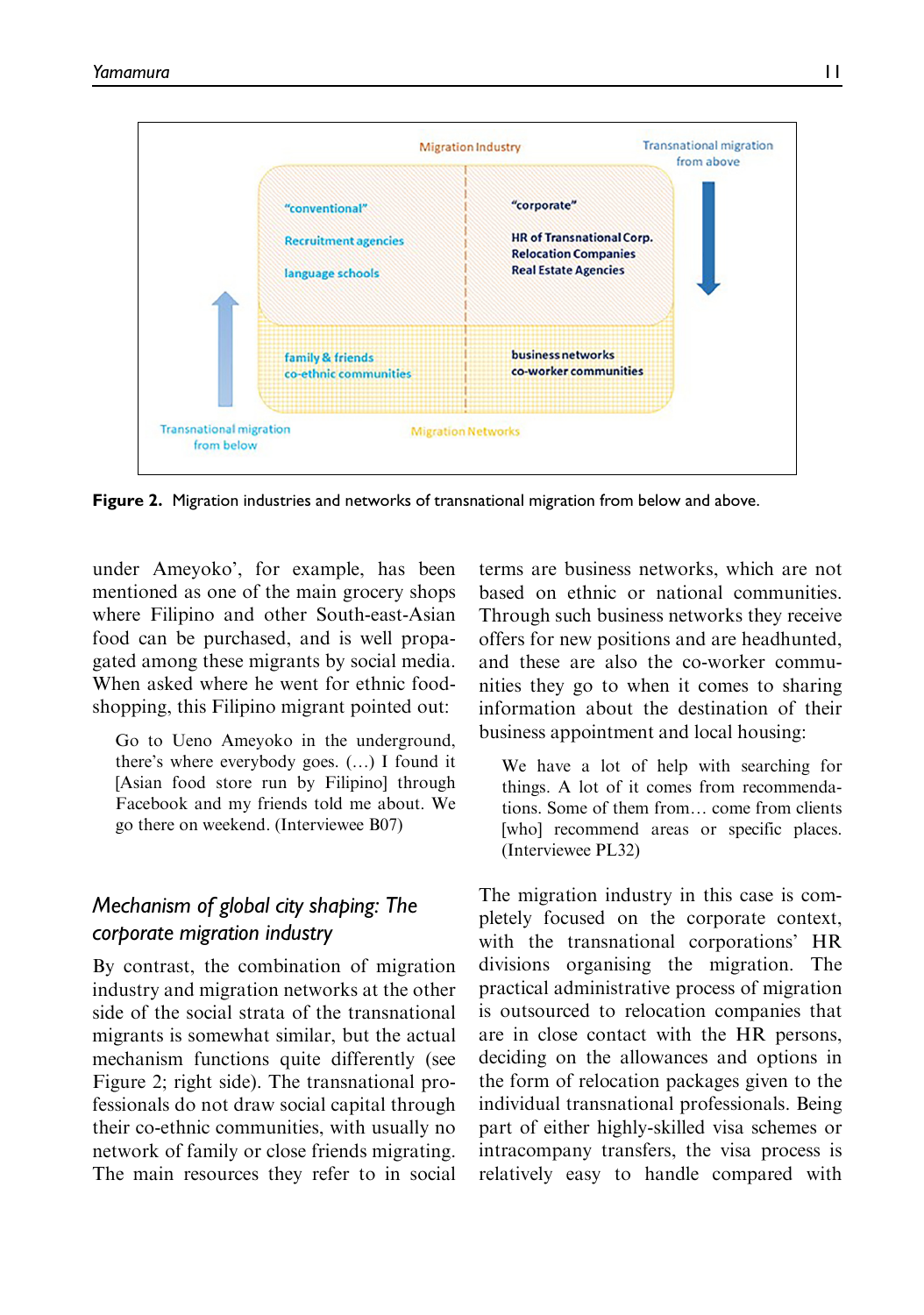those for the lower skilled, where tests and regulations are stricter. As managers of relocation companies explained the procedure, the relocation companies rely on a pool of contracted local consultants or relocation agents, who then refer the transnational professionals to the possible housing through their own local network of real estate agencies or in some cases even personal contacts with landlords. The choices of potential residential housing depend on the migrant's position within the company that commissions the relocation. As reported by the relocation companies, the transnational migrant professionals are given different 'expat packages', which define the number of potential residential houses offered to them and the services, such as practical advice and support on finding schools or any shopping possibilities. The lower the position, the less comprehensive the packages, thus limiting the options for their residential choices. The services offered by relocation companies start from moving out of the current work location, the whole process of visa and resident permit application to finding housing and any further institutions needed. In exceptional cases, relocation companies can also be dealing with 'VIP packages', which would be fully open in costs, allowing any service that the incoming professional (normally at highest managerial level) desires for the relocation. These accounts of real estate and relocation companies demonstrate the impact that the mechanism of the corporate migration industry has on the actual shaping of the global city.

In contrast to the conventional migration industry where migrants from below are embedded more in social networks of coethnics and their locational choices directed by the migrant community, transnational migrants' relocations not only to the specific global city but also within the city are defined by their affiliation to the transnational corporation and the context there.

The housing that they are offered depends on their position within the corporation, whereas the choices are pre-selected through the commissioning of the search to professionalised relocation and real estate agencies. These commissioned agents contribute to the socio-spatial concentration of such transnational migrant professionals in specific areas of the city. In the case of Tokyo, these areas are around Minato ward where, due to the concentration, street-level urban landscapes also change. Non-Japanese signs along with multi-lingual services and supermarkets are common features in such areas. Buildings in these upscale areas accommodate newer real estate with Western-style living without traditional Japanese tatami mattresses, which are more often found in older apartments. High-end hotels and serviced apartments aimed at these transnational professionals along with high-end clubs and restaurants can be also found in these areas. As one of the interviewees mentioned:

Because I used to stay in the Imperial Hotel. And then they moved from the Imperial Hotel into a serviced apartment. And the serviced apartment they put me to was in the middle of Azabjuban. So when my wife came over, obviously, there are more westerns rounds there ... there are a couple of international supermarkets. Restaurants tend to be a little bit more foreigner-friendly. They have pictures or they will have English menus tucked away somewhere. (Interviewee JG34)

Quite clearly embedded into such corporate context and managed by the intermediary actors of the migration industry in the form of relocation companies and real estate agencies, transnational professionals' urban spaces begin to be strongly drawn to the choices made by these actors. Amongst the different socio-spatial patterns that can still be observed within the group of transnational professionals (see Yamamura, 2018),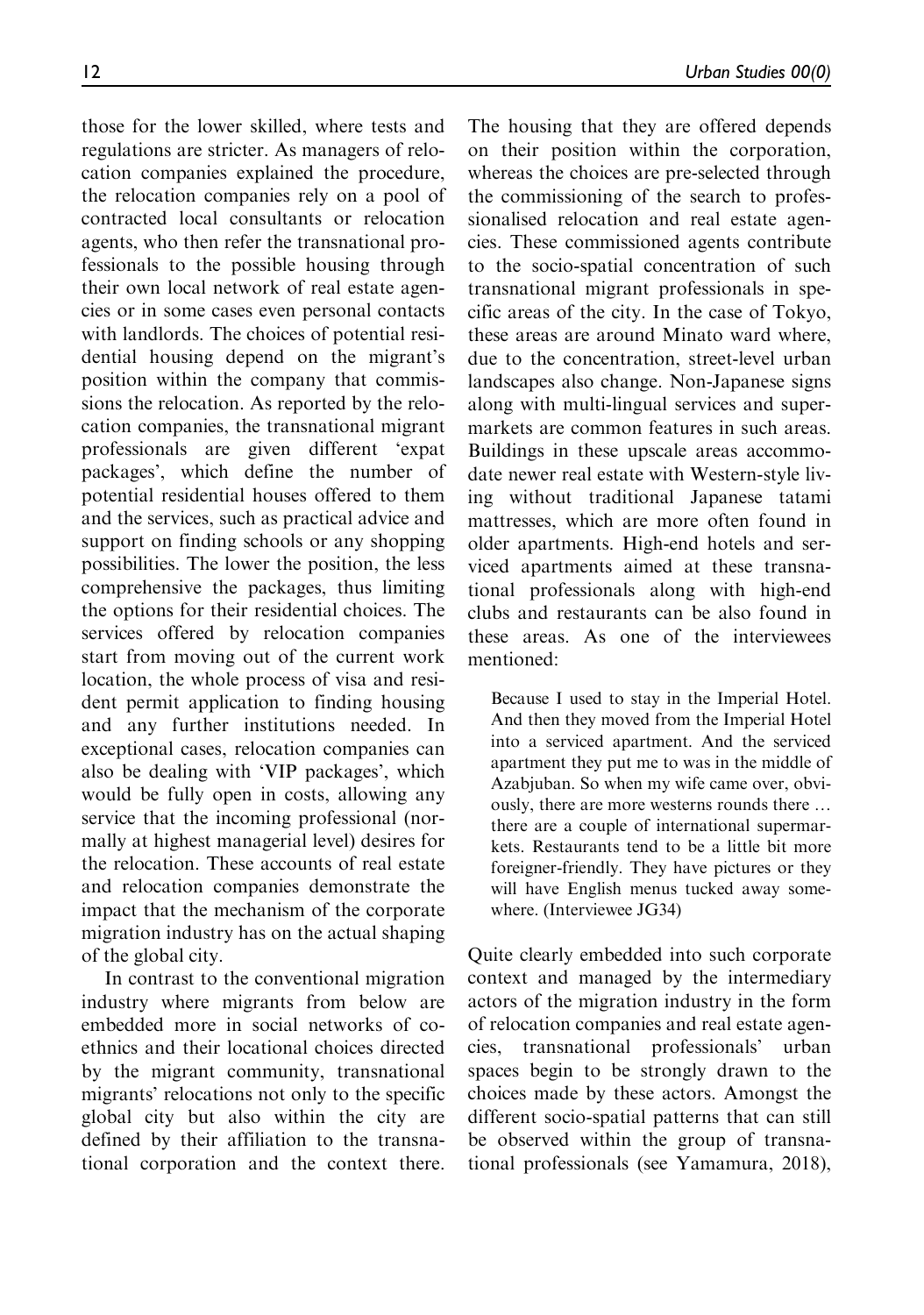one pattern also well-known from other global cities is the creation of 'expat bubbles'. These areas are located either in central parts of Tokyo with a longer history of prestigious foreign residents in the Minato ward (where consulates and embassies can be found) or in newly developed areas within the central city with upscale buildings, supported by urban renewal and redevelopment projects. Such prestigious urban projects started with Roppongi Hills, but also stretches further to Atago Green Hills or Omotesando Hills. Services and businesses located and being offered in these areas contribute to the comfortable lifestyle for transnational professionals. As one interviewee explains the core characteristics of the 'expat bubble':

Oh, people call it the expat bubble. If you want to, you never have to interact with anybody Japanese. You can go to the American schools, there's two American ... I call them American ... there's two Western grocery stores. Ehm, you don't ever have to explore  $(...)$ . (KW45)

One prime institution for the socialisation of these professionals, with and without family, is the Tokyo American Club (TAC), mentioned by the majority of interviewees. The TAC was originally founded in 1928 and in its 'sixth incarnation' provides sports facilities, restaurants and facilities for other leisure activities exclusively for members, as well as an area for invited guests of members for business meetings. The exclusivity of the club, which has the US ambassador to Japan as the honorary president, is well illustrated in the self-description of being 'quite possibly the finest private club facility in the world' with several aspects of the sports and leisure facilities that are 'world-class', also offering 'superlative meeting, party and conference facilities' (TAC homepage).

Other significant institutions in these areas are educational and socialisation facilities. The locations of international schoolsand also stops for the school buses to international schools—which are partly in the suburbs, for example, the American School in Japan (ASIJ), are a crucial aspect for transnational professionals with children when choosing their residence. Asked about the relationship transnational professionals had to expatriate areas, one of the interviewees answered the following:

First I lived in, first time I came back as a professional I lived in, ehm, the Meguro area and then I moved into Daikanyama and then I got closer and closer to what I call the Gaijin ghetto. [laughing] Yeah, it's just comfortable. So, you know, when we came back, we lived in Moto-Azabu, Minami-Azabu for eighteen years and it's just, you know, I don't want to live like, I should be honest, I don't want to have the Japanese lifestyle, I want to live a more comfortable lifestyle, near schools. My kids've been to Nishimachi, so they could walk to school or shopping is convenient, so I don't feel, we need to...we're happy, you know, living in a Gaijin area, it's just comfortable. (Interviewee DS37)

At the same time, the real estate agencies being aware of these preferences regarding the schools—focus on the bus stops when marketing their housing for professionals by providing their own maps of the inner city with international-customer-based shops, schools and their bus lines.

In fact, real estate companies, as they claim, 'know the needs of their global expats' (RE29). Real estate agents specialised in house rental to highly-skilled professionals explain their behaviour as the result of experience with expats and their (assumed) knowledge of their needs: 'these customers from overseas want their comfort; that is where we take them' (RE30). As one transnational migrant recounted:

As a foreigner, when you go to a real estate company and you say you're looking for a place, they have in their mind an ideal what you want. And it's houses with, you know,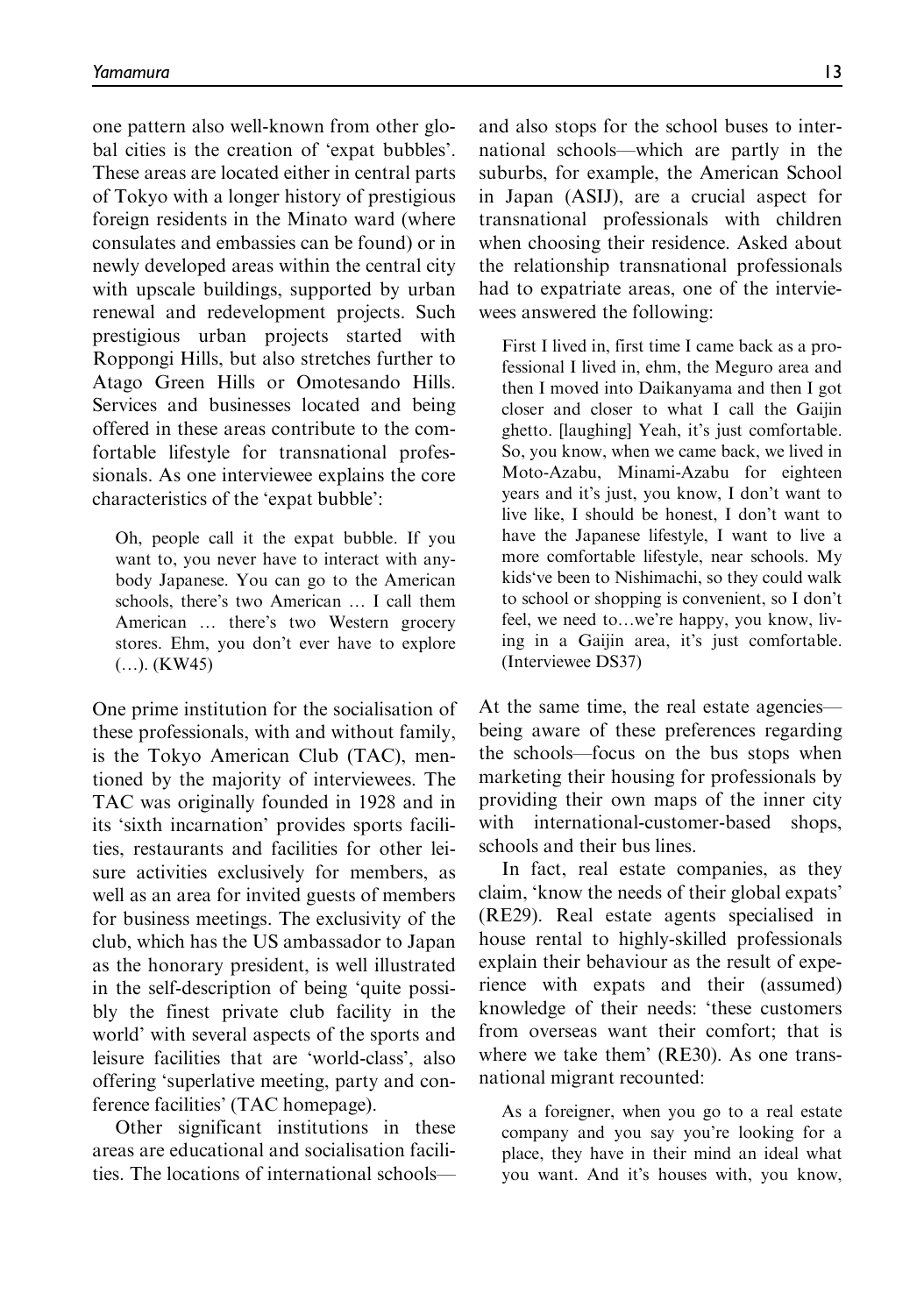maybe foreign appliances but different than the properties that they might show Japanese people with the same number of kids and the same whatever. Different properties, they show you altogether, certain properties, I'm sure, everybody who has rented that property for the history that it's been on the market has always been foreigners. (OP30)

However, as another professional, who was more eager to venture out to 'more local' residential areas that Japanese co-workers recommended, yet was not acquainted with the geographical locations, recounts, he was also unwillingly drawn into an expat bubble:

It was funny when I was looking for apartments I kept asking the brokers I do not want to be limited to just this thing, thirty-five choices here [in the expat bubble] and no choices outside. I said, what about Aoyama and Meguro and all these places I have heard great things about. We would like to look a little bit more than just here and I did not know the residential areas and I haven't been in them very much. So, I always felt like he kept driving in circles that I could not figure out where we were. And then I said 'Wait, that building looks familiar' and we make a ride and come back and then he showed me another apartment. I said, 'You are only showing me a part—like even if I ask you to go somewhere else. (AB35)

The transnational corporate strategy that somewhat constrains the agency of transnational professionals is the increasingly timeand cost-efficient relocation of their employees. The relocation process has changed in the last decades, especially enabled by the technical development of the internet and the services provided via the internet. Through the digitalisation of society, relocation steps have been increasingly outsourced to intermediary relocation and real estate companies. As interviewees of longestablished Japanese real estate companies specialised with highly-skilled transnational customers remembered, transnational corporations used to send their prospective

expatriates to their destined city to search and decide on their future residences until the 1990s. Nowadays, however—as both corporate members as well as real estate agents pointed out—in a trend particularly enhanced after the global financial crisis, relocations are mainly organised by intermediary companies pre-selecting housing for professionals, emailing information and pictures on which decisions are made from a distance. Such pre-selection as part of time and cost reducing strategy for transnational corporations is a further mechanism of the limited immobility pattern in the respective city as relocation and real estate agencies define what is thought to be needed. Several transnational professionals have mentioned only seeing pictures via email before arriving and relocating to their new housing in Tokyo.

While the transnational corporations make their decisions on an economic basis as to the cities to which they dispatch transnational professionals and also locate their subsidiaries and headquarters, in doing so they act as global city makers. Yet, the corporate migration industry, which consists of the Human Resource division of transnational corporations as the ones commissioning the multinationally-operating relocation companies that collaborate with relocation and real estate agent locally, shapes the actual global city by drawing these transnational migrants into specific areas of global cities. These areas where they are 'chosen' to relocate to, become the hubs within the city where multilingual services, upscale gastronomy and further shops concentrate in the global city. This then leads to unequal socio-spatial development within the global city (see Hayes and Zaban, 2020, special issue on transnational gentrification).

## Migrant-led diversification: Migration industries as global city shapers

The spatial dimension of the migrant-led diversification of global cities is embedded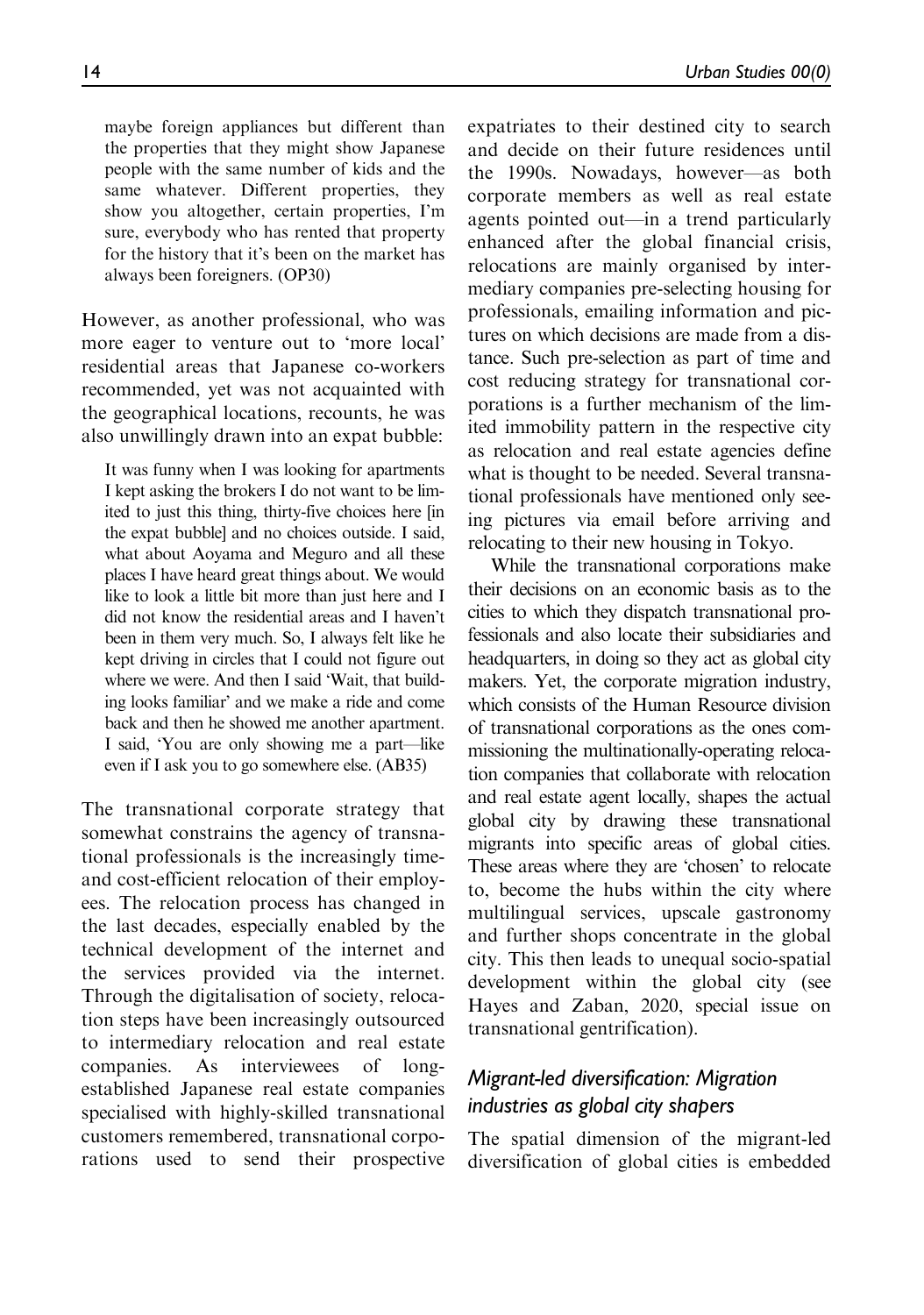in an interwoven context of different economic and political actors at different levels. They are embedded not only in the local urban context, such as urban redevelopment projects on the prefectural or city level, $3$  but also in the national governmental policies, especially regarding migration policies as discussed above. Furthermore, it is also accompanied by the context of global economy with corporate strategies and international institutions that direct favourable conditions for it (cf. Brewster, 2006). The economic actors of the migration industry or industries are clearly aware and sensitive of such changes in migration policies as that is the main resource on which their capital accumulation is based. As an interviewee from a relocation company with subsidiaries in several global cities commented:

That is why we have lawyers in our house and also have local contracted relocation agents. We take care of the visa issues and know which permits are possible for whom and who they can bring with them when they relocate. Things change, but we always know what the conditions and laws are. (Interviewee RC01)

Relocation companies managing the migration of highly-skilled transnational migrants maintain well-established contacts with public administration in the migration offices that allow, at times, expedited processing of visa applications or at least information on the status which are often otherwise barred to applicants, as reported by Interviewee RG02 from a large transnational relocation company. The interviewee commented that even the location of the housing is crucial as the public administration differed from city to city:

It is easier for us to get the clients to [City A] because we know the migration officers there. For our VIPs, we can get them through [the visa application and residential permit process] quicker there. That would be different if the client wanted to move to [neighbouring City B]. (Interviewee RG02)

Migration industries from below also navigate through the novel policies and find channels to allow migration, such as through a two-step migration—first as a student and then as an employee. Migration networks from below, too, react to changes. However, while highly professionalised transnational corporations and relocation companies from above have direct access to information and the public administration, advice on new possibilities of migration channels on the side of migration from below is spread slowly. For migrants from below, the experiences from their social networks need more time to gather experience and knowledge.

For the transnational migrants from below, the role of migrant communities remains strong on the local level. They do not only support and enable the crossborder migration from one country and place to another. The embeddedness in migrant communities as well as in the migration industry also has impacts on the local spatialisation with the ethnic towns and communities concentrated in the city. Korean Town in Shinokubo or Indian district in Nishi-Kasai are examples of such ethnic towns. In the case of the transnational professionals, the reliance on their type of migrant network, which is the business community, remains relatively low. The migration itself is not directly related to the information of their co-workers and the advice on relocation remains limited. It is normally limited to the last decision on housing from the pre-selected choices given by the commissioned real estate agencies or relocation companies. Decisions are thus mostly directed by the transnational corporations they work for, which in turn are directed by the global economy and the constraints of the global competition. With the time- and cost-efficient strategy of relocating their employees globally, transnational corporations rely on corporate migration industries, consisting of relocation and real estate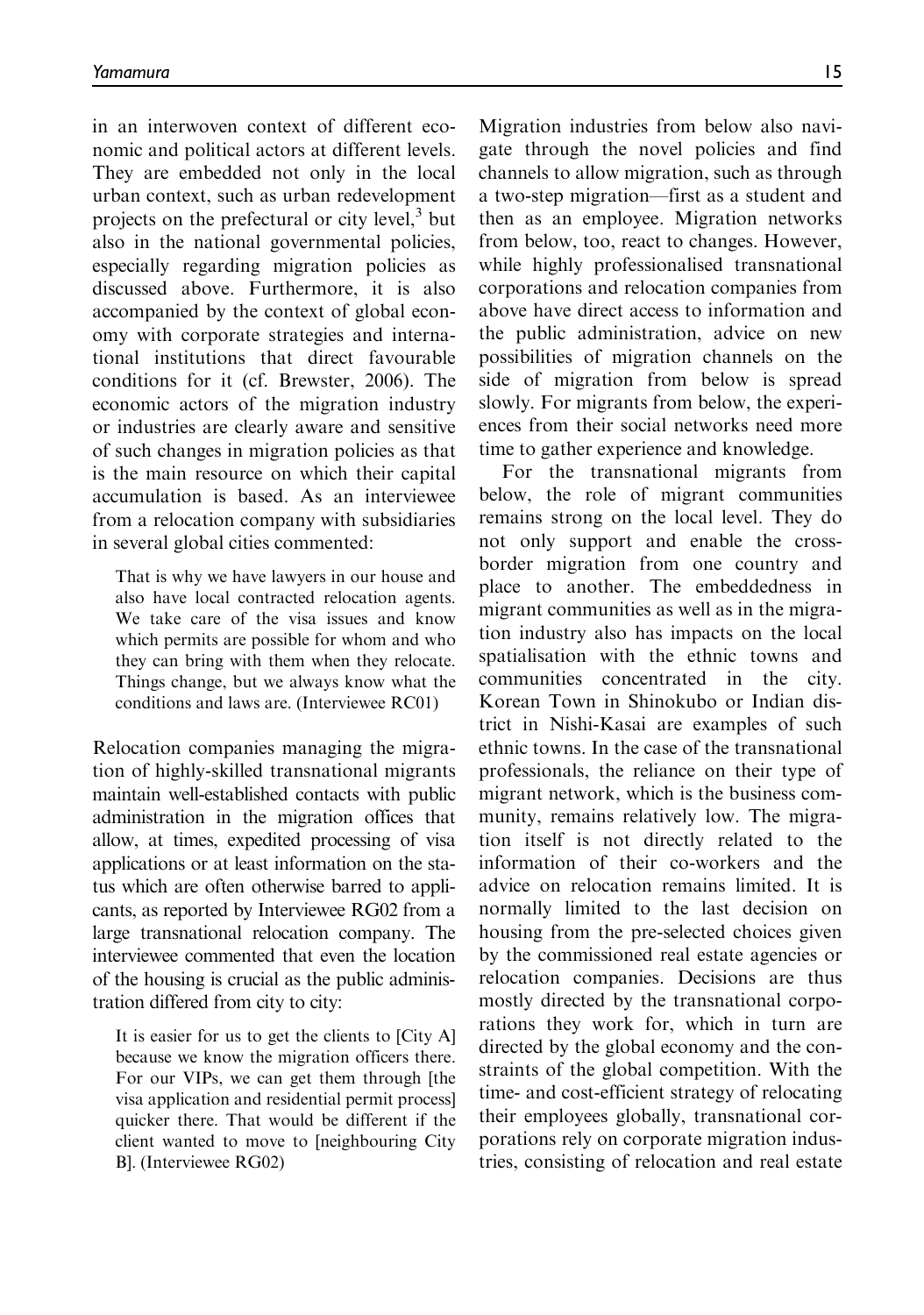agencies. The migrants themselves then are strongly dependent on the choices that these economic actors make.

These migration industries are thus not only involved on the global scale in supporting and directing migrants from their countries of origin to the novel location. They are also in both cases involved in the actual distribution of these migrant groups within the city and by directing the options for residences. The residential location then also shapes the local socio-spatial patterns of the migrants from both above and below on a daily basis. Indeed, there is a question of the 'chicken or the egg', in terms of the residential locations being chosen according to the availability of migrants-specific or at least accommodating businesses and services (especially in the case of transnational migration from above), or the local economy adjusting to the residents coming into the neighbourhood. What is clear in any case is the factual diversification of urban space through the migrant diversities. It is a sociospatial one, that is, by visible diversity and diversifying social interactions in the city space.

## Conclusion

The two-fold perspective of transnational migrations from above and below and their distinct migration industries co-evolving in the urban space gives a more comprehensive view on how migrant-led diversification as part of the global city shaping is occurring in cities such as Tokyo. In fact, as the two interview sets demonstrate, the city population itself and also the urban landscapes are being diversified through the migrant population. Not only is the number of different nationals and ethnic backgrounds increasing, the migrant-led diversification also implies the targeted spatial distribution and direction of these transnational migrants to specific areas within the city. In this mechanism of settling and locating transnational migrants from above and below, migration industries—though substantially different in nature between what have been identified as conventional and corporate migration industries—play a crucial role. Conventional migration industries of labour migrants from below still strongly rely on migration networks and remain focused on ethno- or national-focused migrant communities as discussed in migration industry literature (cf. overviews in Cranston et al., 2018; Gammeltoft-Hansen and Sørensen, 2013; Jones and Sha, 2020). Through the particular navigation of migration schemes, these migrants remain in an urban space defined by the location of the residences given by brokers, usually close to their workplace and language schools—all in the outskirts of the city centre. On the other hand, the corporate migration industry from above is strongly contextualised in the corporate strategy and consists of real estate and relocation companies. The corporate migration industry draws migrants to specific neighbourhoods in the city centre which they perceive as matching the lifestyles of the migrants. By these directions of migrants into specific areas in the city and to specific socio-spatial patterns, migration industries of both types from above and below can be regarded as the city-shaping actors in times of increased global migration.

Furthermore, being embedded in the larger context of global cities, this case also points at the global nature of this mechanism of migration industries from above and below, directly impacting the cities which are interlinked in the global network. The global cities perspective indeed brings the global context of migrant-led spatial diversification specifically in cities on a larger scale. These two strands of migration industries from above and below together lead to a more comprehensive conceptual understanding of the socio-spatial dynamics in the migrant-led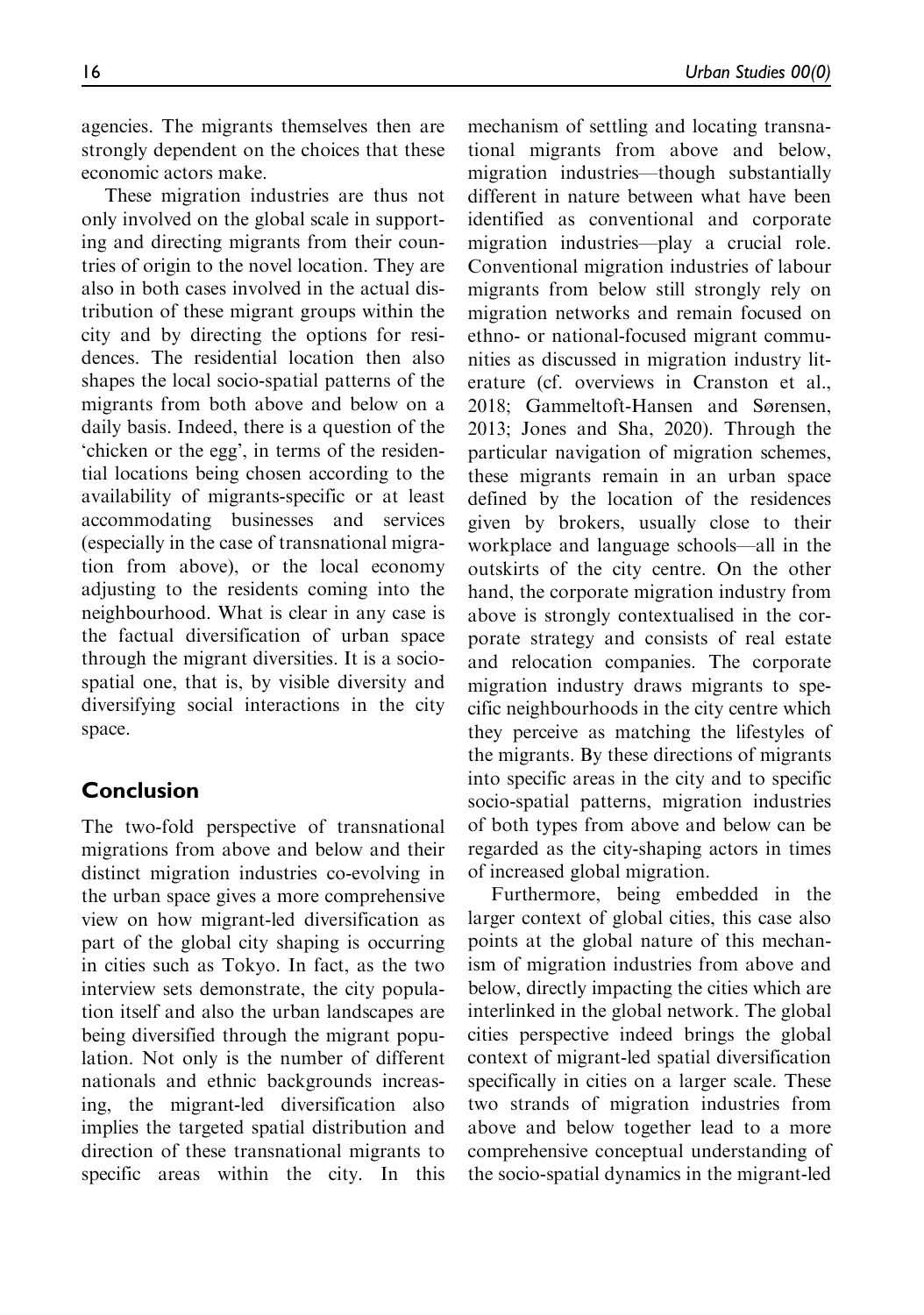diversification processes of urban spaces in global cities, bringing the idea of distinguishing global city makers (global players, transnational corporations and service providers) from the actual global city shapers (who directly impact the socio-spatial practices of transnational migrants), in which migration industries apparently take a large role. By taking the perspective of the migration industries as the shapers of urban space, this paper contributes to the much-needed debate on the 'relationship of migrants and cities' (Çağlar and Glick-Schiller, 2011), uncovering the mechanisms of migration industries by which cities are being shaped to superdiverse cities by the different transnational migration from above and below. It illustrates and conceptualises the migrant-led diversification in cities to a more contextual debate beyond an ethnography of superdiversity in cities.

It must also be noted that there is an increase in diversification of migration industries and characteristics of migrants themselves occurring. It is not only the transnational migrations from above and below in the strict sense that come into arrival cities, such as global cities. The numbers of transnational migrants that are skilled and also those that do not have a corporate background, for example, using migration channels such as descendant or spousal visas or the international language schools as a channel, are increasing. With these diversifications of migrants comes the diversification of urban spaces, leading to the actual superdiversity in these cities that attract global migration.

#### Declaration of conflicting interests

The author declared no potential conflicts of interest with respect to the research, authorship, and/or publication of this article.

## Funding

The author received no financial support for the research, authorship, and/or publication of this article.

## ORCID iD

Sakura Yamamura **b** [https://orcid.org/0000-](https://orcid.org/0000-0002-3820-8574) [0002-3820-8574](https://orcid.org/0000-0002-3820-8574)

## **Notes**

- 1. Research on the transnationalism from below has been extensively studied, with Latin American transmigrants in the United States first (cf. Levitt, 2001; Smith and Guarnizo, 1998), followed by research on transnational communities in Europe as well as in the Asian context (e.g., Faist, 2000; Yeoh et al., 2000).
- 2. Although the Japanese government denotes these migration types as 'specified skilled', the addressed industries where this scheme applies encompass occupations such as building cleaning, construction, food service, food and beverage manufacturing and agriculture along with nursing care. These occupations do not require higher skills, and indeed are perceived as being 3K (kitanai, kitsui, kiken), that is, dirty, demeaning, dangerous (Connell, 1993) or specifically referring to nursing care with the third k being kyuryo/kyuka sukunai, low salary/vacation (Onuki, 2011). Indeed, such political usage but also general construction of categorisations of social differences, including skills and migration types, have come into focus in recent migration research (Moret et al., 2021; Oishi, 2021; Vertovec, 2021). As the Japanese government has actually been criticised over decades euphemising and disguising categories of migration, particularly, lower-skilled labour migration, to channel the intake of economically needed labour migration without opening the doors to the country, e.g., the Nikkei/ethnic migration or technical trainees (e.g., Goto, 2007; Okunishi and Sano, 1995), the category of 'specified skilled workers' should also be taken with a critical view.
- 3. Urban development has been pushed very strongly by political and public administration actors in Tokyo. Such interwoven urban development policies are debated especially in the context of the 'developmental state' of Asian global cities (Douglass, 2000; Hill and Kim, 2000; Kamo, 2000; Saito, 2003; Saito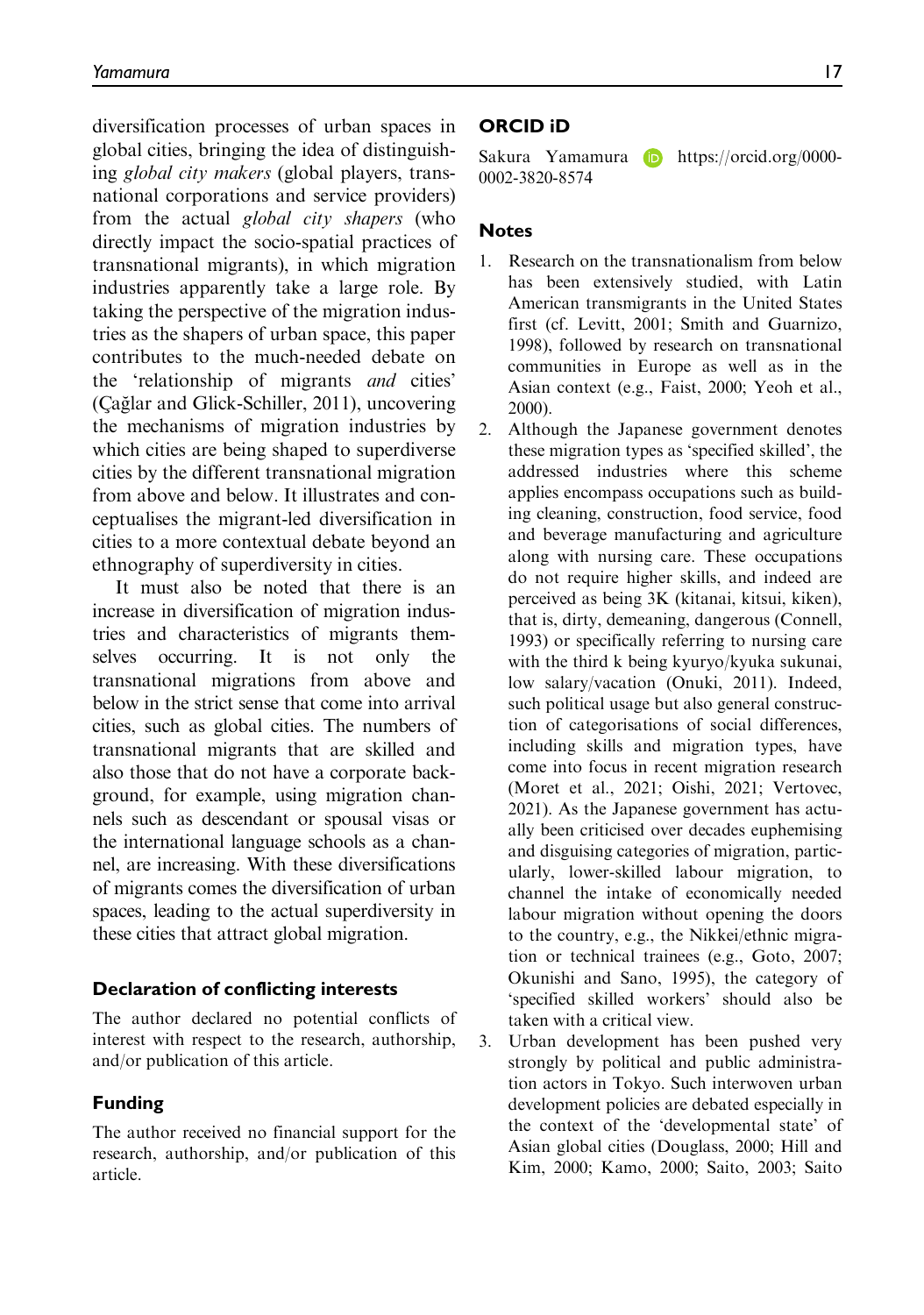and Thornley, 2003; White, 1998). In the case of Tokyo, the waterfront with Odaiba and Tennozu Isle, as well as recent urban projects coupled with the Tokyo 2020 Olympic Games, are exemplary.

#### References

- Beaverstock JV (2004) Managing across borders: Transnational knowledge management and expatriation in legal firms. Journal of Economic Geography 4(2): 157–179.
- Beaverstock JV (2011) Servicing British expatriate 'talent' in Singapore: Exploring ordinary transnationalism and the role of the 'expatriate' club. Journal of Ethnic and Migration Studies 37(5): 709–728.
- Beaverstock JV, Smith RG and Taylor PJ (1999) A roster of world cities. Cities 16(6): 445–458.
- Belabas W, Eshuis J and Scholten P (2020) Re-imagining the city: Branding migrationrelated diversity. European Planning Studies 28(7): 1315–1332.
- Blommaert J (2013) Ethnography, Superdiversity and Linguistic Landscapes: Chronicles of Complexity. Bristol: Multilingual Matters.
- Brettell CB and Hollifield JF (2014) Migration Theory: Talking Across Disciplines. New York, NY: Routledge.
- Brewster C (2006) Comparing HRM Policies and Practices Across Geographical Borders. Cheltenham: Edward Elgar.
- Cağlar A and Glick-Schiller N  $(2011)$  Introduction: Migrants and cities. In: Glick-Schiller N and Çağlar A (eds) Locating Migration: Rescaling Cities and Migrants. Ithaca, NY: Cornell University Press, pp. 1–22.
- Carroll WK (2007) Global cities in the global corporate network. Environment and Planning A 39(10): 2297–2323.
- Carroll WK and Fennema M (2002) Is there a transnational business community? International Sociology 17(3): 393–419.
- Connell J (1993) Kitanai, Kitsui and Kiken: The Rise of Labour Migration to Japan. Sydney: Economic & Regional Restructuring Research Unit, University of Sydney.
- Cranston S (2018) Calculating the migration industries: Knowing the successful expatriate in the Global Mobility Industry. Journal of Ethnic and Migration Studies 44(4): 626–643.
- Cranston S, Schapendonk J and Spaan E (2018) New directions in exploring the migration industries: Introduction to special issue. Journal of Ethnic and Migration Studies 44(4): 543–557.
- De Haas H, Castles S and Miller MJ (2020) The Age of Migration: International Population Movements in the Modern World. London: Red Globe Press.
- Debonneville J (2021) An organizational approach to the Philippine migration industry: recruiting, matching and tailoring migrant domestic workers. Comparative Migration Studies 9(1): 1–20.
- Derudder B, Timberlake M and Witlox F (2010) Introduction: Mapping changes in urban systems. Urban Studies 47(9): 1835–1841.
- Douglass M (2000) Mega-urban regions and world city formation: Globalisation, the economic crisis and urban policy issues in Pacific Asia. Urban Studies 37(12): 2315–2335.
- Faist T (2000) The Volume and Dynamics of International Migration and Transnational Social Spaces. Oxford: Oxford University Press.
- Faist T (2014) Brokerage in cross-border mobility: Social mechanisms and the (re)production of social inequalities. Social Inclusion 2(4): 38–52.
- Faulconbridge JR (2007) Relational networks of knowledge production in transnational law firms. Geoforum 38(5): 925–940.
- Findlay AM and Li FLN (1998) A migration channels approach to the study of professionals moving to and from Hong Kong. International Migration Review 32(3): 682–703.
- Friedmann J (1986) The world city hypothesis. Development and Change 17(1): 69–83.
- Friedmann J and Wolff G (1982) World city formation: An agenda for research and action. International Journal of Urban and Regional Research 6(3): 309–344.
- Gammeltoft-Hansen T and Sørensen NN (2013) The Migration Industry and the Commercialization of International Migration. New York, NY: Routledge.
- Garapich MP (2008) The migration industry and civil society: Polish immigrants in the United Kingdom before and after EU enlargement. Journal of Ethnic and Migration Studies 34(5): 735–752.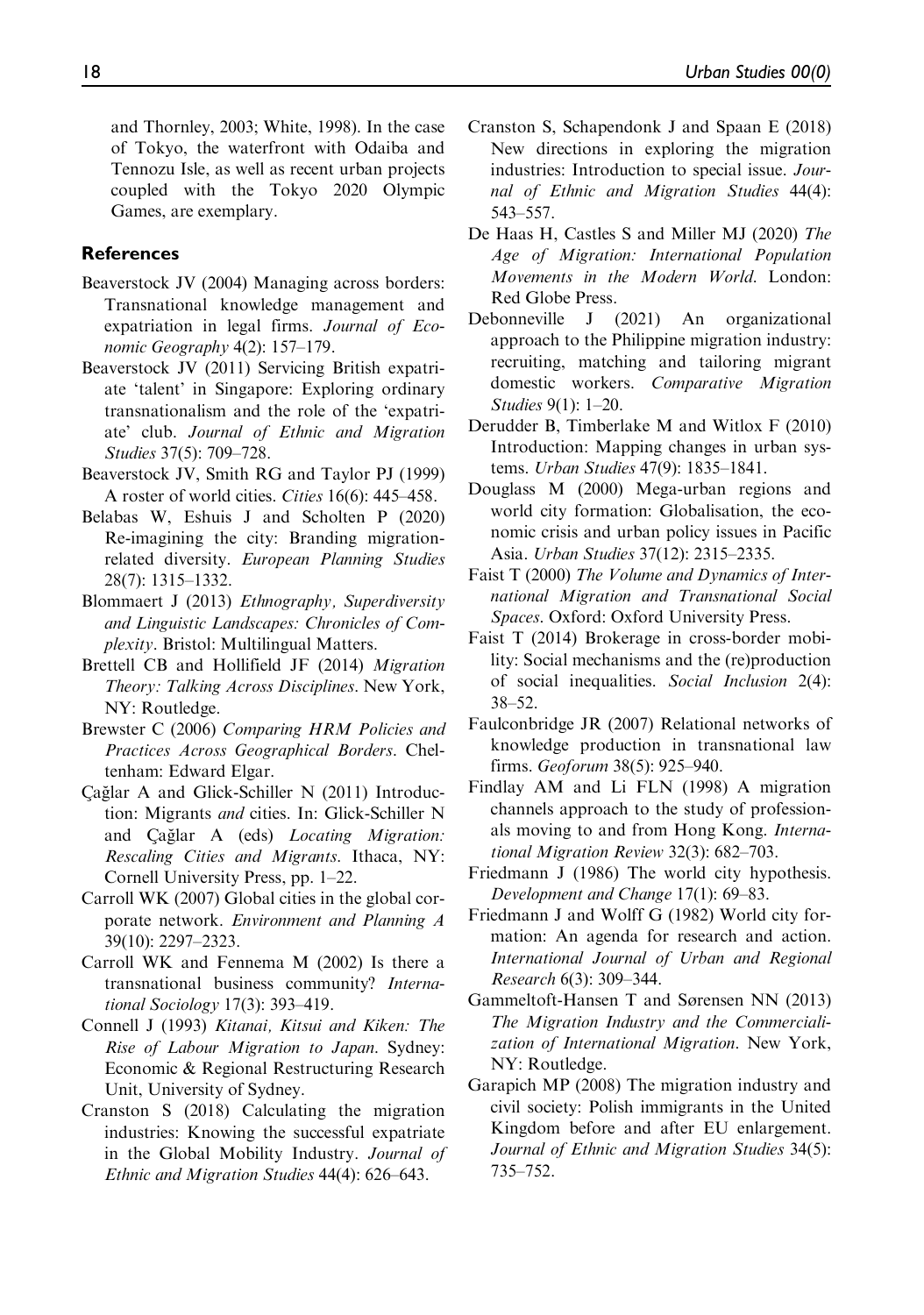- GaWC (n.d.) GaWC research bulletins. Available at:<https://www.lboro.ac.uk/gawc/publicat.html> (accessed 21 December 2020).
- Glick-Schiller N, Basch LG and Blanc-Szanton C (1992) Towards a Transnational Perspective on Migration. New York, NY: New York Academy of Sciences.
- Glick-Schiller N and Çağlar A (2011) Locating Migration: Rescaling Cities and Migrants. Ithaca, NY: Cornell University Press.
- Goto J (2007) Latin Americans of Japanese origin (Nikkeijin) working in Japan: A survey. World Bank Policy Research Working Paper, 4203.
- Hall SM (2015) Super-diverse street: A 'transethnography' across migrant localities. Ethnic and Racial Studies 38(1): 22–37.
- Hayes M and Zaban H (2020) Transnational gentrification: The crossroads of transnational mobility and urban research. Urban Studies 57(15): 3009–3024.
- Hill R and Kim JW (2000) Global cities and developmental states: New York, Tokyo and Seoul. Urban Studies 37(12): 2167–2195.
- Hoyler M, Parnreiter C and Watson A (2018) Global City Makers: Economic Actors and Practices in the World City Network. Cheltenham: Edward Elgar Publishing.
- Jones K and Sha H (2020) Mediated migration: A literature review of migration intermediaries. MIDEQ working paper. Coventry: MIDEQ.
- Kamo T (2000) An aftermath of globalisation? East Asian economic turmoil and Japanese cities adrift. Urban Studies 37(12): 2145–2165.
- Kern A and Müller-Böker U (2015) The middle space of migration: A case study on brokerage and recruitment agencies in Nepal. Geoforum 65: 158–169.
- King R (2012) Geography and migration studies: Retrospect and prospect. Population, Space and Place 18(2): 134–153.
- Kivisto P (2001) Theorizing transnational immigration: A critical review of current efforts. Ethnic and Racial Studies 24(4): 549–577.
- Koh SY and Wissink B (2018) Enabling, structuring and creating elite transnational lifestyles: Intermediaries of the super-rich and the elite mobilities industry. Journal of Ethnic and Migration Studies 44(4): 592–609.
- Levitt P (2001) Transnational migration: Taking stock and future directions. Global networks 1(3): 195–216.
- Lindquist J (2017) Brokers, channels, infrastructure: Moving migrant labor in the Indonesian-Malaysian oil palm complex. Mobilities 12(2): 213–226.
- Lindquist J, Xiang B and Yeoh BS (2012) Opening the black box of migration: Brokers, the organization of transnational mobility and the changing political economy in Asia. Pacific Affairs 85(1): 7–19.
- Liu-Farrer G and Tran AH (2019) Bridging the institutional gaps: International education as a migration industry. International Migration 57(3): 235–249.
- Lizieri C and Mekic D (2018) Real estate and global capital networks: Drilling into the City of London. In: Hoyler M, Parnreiter C and Watson A (eds) Global City Makers: Economic Actors and Practices in the World City Network. Cheltenham: Edward Elgar Publishing, pp. 60–82.
- Mayring P (2004) Qualitative content analysis. In: Flick U, von Kardoff E and Steinke I (eds) A Companion to Qualitative Research. London: SAGE, pp. 159–176.
- Meissner F and Vertovec S (2015) Comparing super-diversity. Ethnic and Racial Studies 38(4): 541–555.
- Ministry of Justice (2019) Immigration services agency of Japan. Available at: [http://](http://www.moj.go.jp/isa/policies/statistics/toukei_ichiran_touroku.html) [www.moj.go.jp/isa/policies/statistics/toukei\\_i](http://www.moj.go.jp/isa/policies/statistics/toukei_ichiran_touroku.html) [chiran\\_touroku.html](http://www.moj.go.jp/isa/policies/statistics/toukei_ichiran_touroku.html) (accessed 19 August 2020).
- Moret J, Andrikopoulos A and Dahinden J (2021) Contesting categories: Cross-border marriages from the perspectives of the state, spouses and researchers. Journal of Ethnic and Migration Studies 47(2): 325–342.
- Morgan G (2001) Transnational communities and business systems. Global Networks 1(2): 113–130.
- Oishi N (2021) Skilled or unskilled? The reconfiguration of migration policies in Japan. Journal of Ethnic and Migration Studies 47(10): 2252–2269.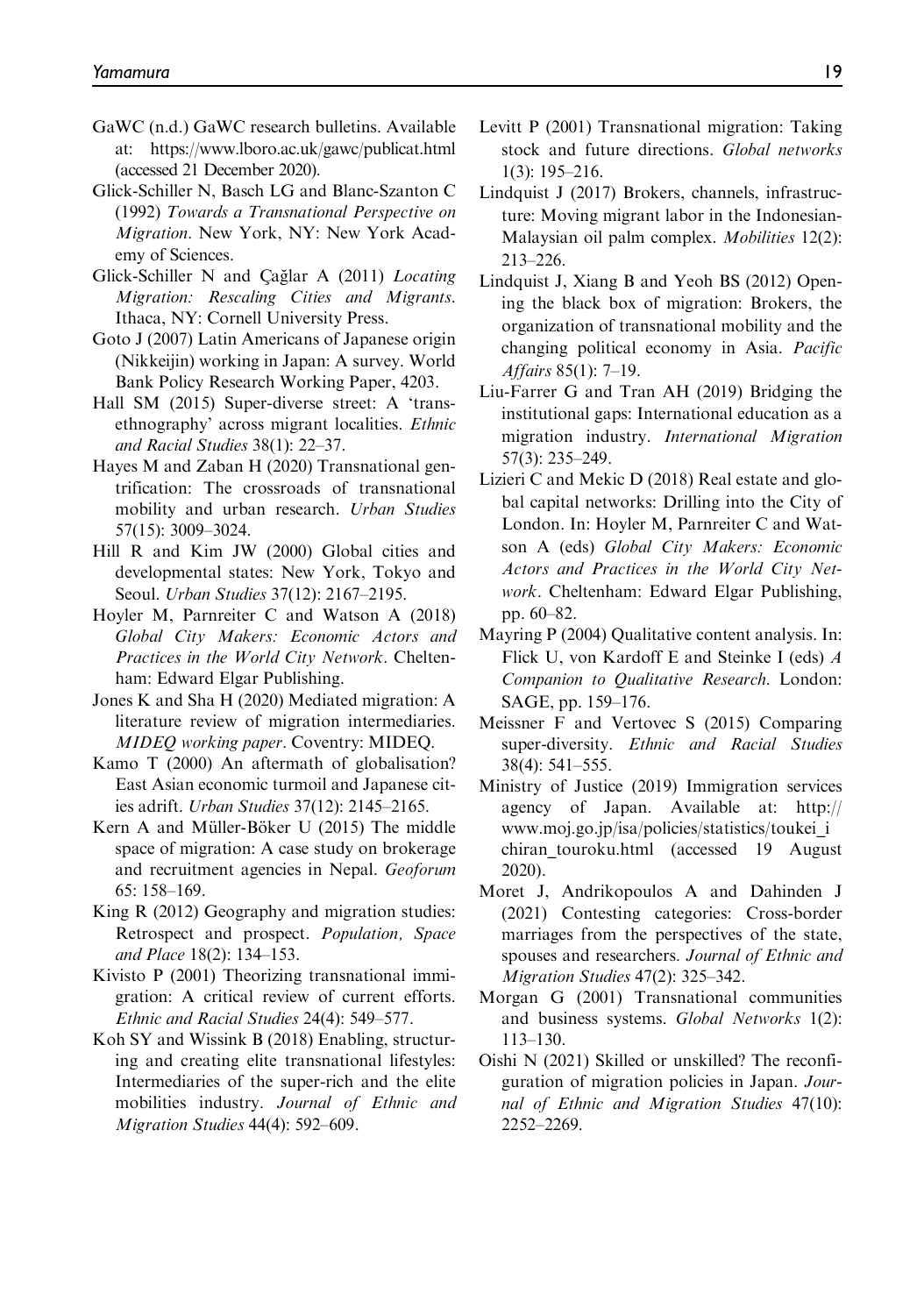- Okunishi Y and Sano T (1995) Labor markets of Japanese-descended workers and foreign trainees in Japan. Asian and Pacific Migration Journal 4(2–3): 387–409.
- Olds K and Yeung H (2004) Pathways to global city formation: A view from the developmental city-state of Singapore. Review of International Political Economy 11(3): 489–521.
- Onuki H (2011) The global migration of care labour: Filipino workers in Japan. In: Mahon R and Robinson F (eds) Feminist Ethics and Social Policy: Towards a New Global Political Economy of Care. Vancouver, BC: UBC Press, pp. 60–74.
- Parnreiter C (2015) Strategic planning, the real estate economy, and the production of new spaces of centrality. The case of Mexico City. Erdkunde 69(1): 21–31.
- Pries L (2013) New Transnational Social Spaces: International Migration and Transnational Companies in the Early Twenty-First Century. London: Routledge.
- Saito A (2003) Global city formation in a capitalist developmental state: Tokyo and the waterfront sub-centre project. Urban Studies 40(2): 283–308.
- Saito A and Thornley A (2003) Shifts in Tokyo's world city status and the urban planning response. Urban Studies 40(4): 665–685.
- Sanderson MR, Derudder B, Timberlake M, et al. (2015) Are world cities also world immigrant cities? An international, cross-city analysis of global centrality and immigration. International Journal of Comparative Sociology 56(3–4): 173–197.
- Sandoz L (2019) Mobilities of the Highly Skilled Towards Switzerland: The Role of Intermediaries in Defining 'Wanted Immigrants'. Cham: Springer Nature.
- Sassen S (1988) The Mobility of Labor and Capital: A Study in International Investment and Labor Flow. Cambridge: Cambridge University Press.
- Sassen S (1991) The Global City. New York, NY: Routledge.
- Sassen S (2001) Cities in the global economy. In: Paddison R (ed) Handbook of Urban Studies. London: SAGE, pp. 256–272.
- Seidensticker E (1985) Low City, High City: Tokyo from Edo to the Earthquake, 1867-1923. Harmondsworth: Penguin.
- Smith MP (2001) Transnational Urbanism: Locating Globalization. Malden, MA: Blackwell Publishers.
- Smith MP and Guarnizo LE (1998) Transnationalism from Below. Piscataway, NJ: Transaction Publishers.
- Surak EAK (2013) The migration industry and developmental states in East Asia. In: Gammeltoft-Hansen T and Sørensen NN (eds) The Migration Industry and the Commercialization of International Migration. New York, NY: Routledge, pp. 105–125.
- Taylor PJ, Catalano G and Walker DRF (2002) Exploratory analysis of the world city network. Urban Studies 39(13): 2377–2394.
- Taylor PJ, Derudder B, Faulconbridge J, et al. (2014) Advanced producer service firms as strategic networks, global cities as strategic places. Economic Geography 90(3): 267–291.
- Tokyo Metropolitan Government (n.d.) Statistical Data—Foreign Population. Available at: [https://www.toukei.metro.tokyo.lg.jp/gaikoku/](https://www.toukei.metro.tokyo.lg.jp/gaikoku/ga-index.htm) [ga-index.htm](https://www.toukei.metro.tokyo.lg.jp/gaikoku/ga-index.htm) (accessed 1 December 2020).
- Vertovec S (1999) Conceiving and researching transnationalism. Ethnic and Racial Studies 22(2): 447–462.
- Vertovec S (2007) Super-diversity and its implications. Ethnic and Racial Studies 30(6): 1024–1054.
- Vertovec S (2019) Talking around super-diversity. Ethnic and Racial Studies 42(1): 125–139.
- Vertovec S (2021) The social organization of difference. Ethnic and Racial Studies 44(8): 1273–1295.
- White JW (1998) Old wine, cracked bottle? Tokyo, Paris, and the global city hypothesis. Urban Affairs Review 33(4): 451–477.
- Yamamura S (2018) The making of transnational urban space: Financial professionals in the global city Tokyo. In: Hoyler M, Parnreiter C and Watson A (eds) Global City Makers. Economic Actors and Practices in the World City Network. Cheltenham: Edward Elgar, pp. 106– 123.
- Yamamura S (2022a, forthcoming) Transnationalism, elite migrants and spatiality of superdiversity. In: Meissner F, Sigona N and Vertovec S (eds) The Oxford Handbook of Superdiversity. Oxford: Oxford University Press.